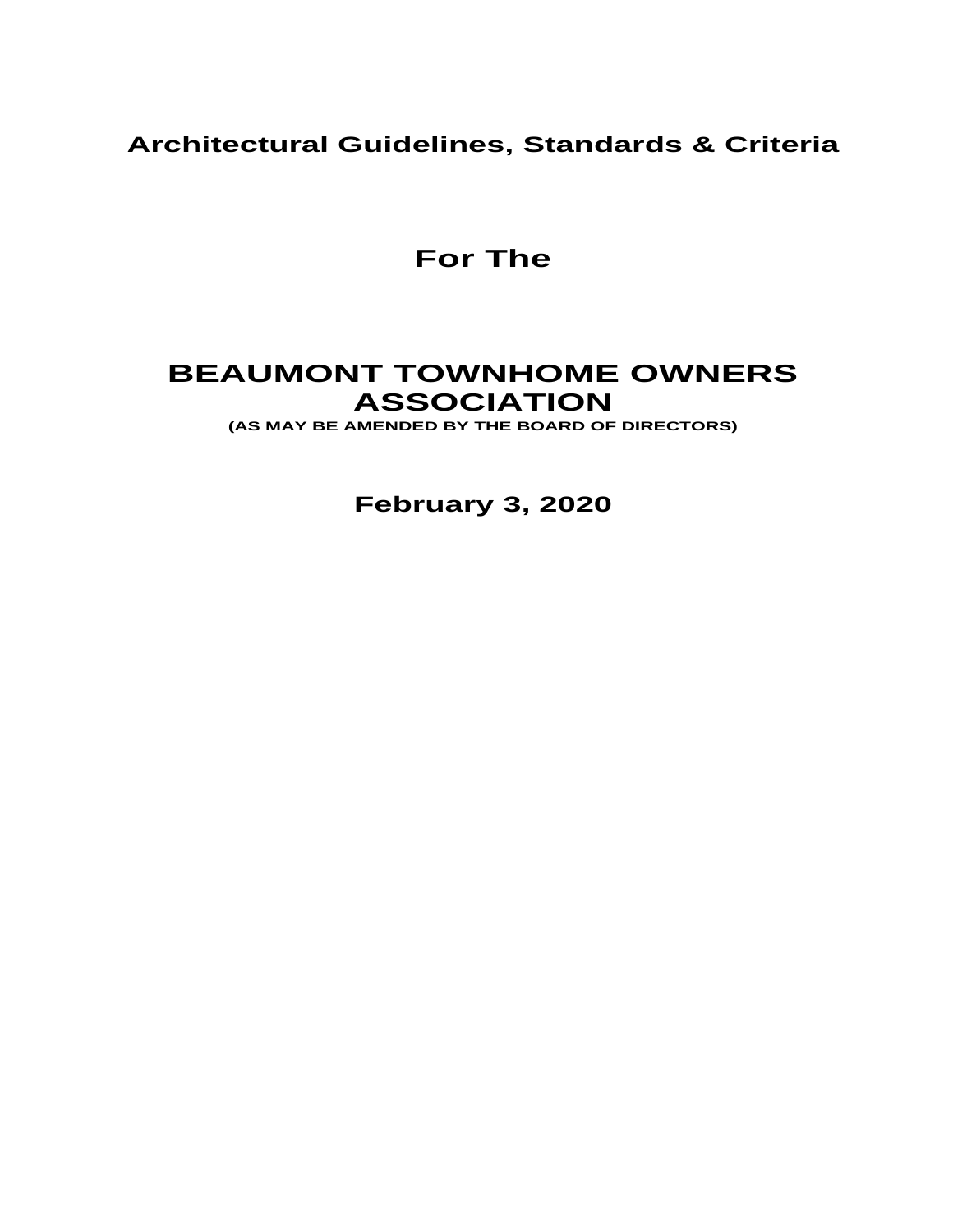# TABLE OF CONTENTS

| I.    | Introduction                                                 | 1                                          |
|-------|--------------------------------------------------------------|--------------------------------------------|
| П.    | <b>Architectural Modification Request</b>                    | $\overline{c}$                             |
|       | A. General                                                   |                                            |
|       | <b>B. Supporting Documents and Materials</b>                 | $\begin{array}{c} 2 \\ 2 \\ 3 \end{array}$ |
| Ш.    | The Review Process                                           |                                            |
|       | A. Initial Review                                            | $\overline{3}$                             |
|       | B. Submission of Plans to the Building Department            | $\overline{3}$                             |
|       | C. Construction Commencement                                 | $\overline{4}$                             |
|       | D. Final Inspection                                          | $\overline{4}$                             |
| IV.   | <b>Express Approval</b>                                      | $\overline{\mathcal{A}}$                   |
| V.    | Reconstruction                                               | 5                                          |
| VI.   | Administrative Fees and Compensation                         |                                            |
| VII.  | <b>Appeals Process</b>                                       | $\frac{5}{5}$                              |
| VIII. | <b>Site Improvement Standards</b>                            |                                            |
|       | A. Additions/Setbacks                                        | $\boldsymbol{6}$                           |
|       | <b>B.</b> Air Conditioners                                   | 6                                          |
|       | C. Antennae & Satellites                                     | 6                                          |
|       | D. Barbecues/Smokers/Grills/Fire Pits                        | 6                                          |
|       | E. Clotheslines                                              | $\boldsymbol{6}$                           |
|       | F. Patios                                                    | $\boldsymbol{7}$                           |
|       | G. Dog Houses/Kennels/Dog Runs/Invisible Fences              | $\sqrt{ }$                                 |
|       | H. Drainage Swales                                           | $\overline{7}$                             |
|       | I. Driveway and Sidewalk Extensions                          | $\overline{7}$                             |
|       | J. Elevation of Lots                                         | $\boldsymbol{7}$                           |
|       | K. Encroachment and Plantings on Common Ground               | $\boldsymbol{7}$                           |
|       | L. Firewood                                                  | $\,8\,$                                    |
|       | M. Flags                                                     | $\,8$                                      |
|       | N. Front Entryway/Storm Doors                                | $\,8$                                      |
|       | O. Garage                                                    | $\,8$                                      |
|       | P. Garbage/Screening of Containers/HVAC & Other Equipment    | $8\,$                                      |
|       | Q. Garden Hoses                                              | 9                                          |
|       | R. Gas Tanks (Propane and/or Natural)                        | 9                                          |
|       | S. Holiday Decorations                                       | 9                                          |
|       | T. House Numbers                                             | 9                                          |
|       | AA. Landscaping/Borders/Arbors/Trellis/Water Features        | 10                                         |
|       | BB. Lawn Furnishings/Decorative Accessories/Statutes/Feeders | 10                                         |
|       | CC. Lighting                                                 | 11                                         |
|       | DD. Lightning Rods and Brushes                               | 11                                         |
|       | EE. Outbuildings                                             | 12                                         |
|       | FF. Patios and Screen Enclosures                             | 12                                         |
|       | GG. Signs                                                    | 12                                         |
|       | HH. Skylights and Solar Collectors                           | 12                                         |
|       | <b>II. Storm/Hurricane Shutters</b>                          | 13                                         |
|       | JJ. Water Softeners                                          | 13                                         |
|       | KK. Windows, Awnings and Shutters                            | 13                                         |
|       | LL. Landscape                                                | 14                                         |
|       |                                                              |                                            |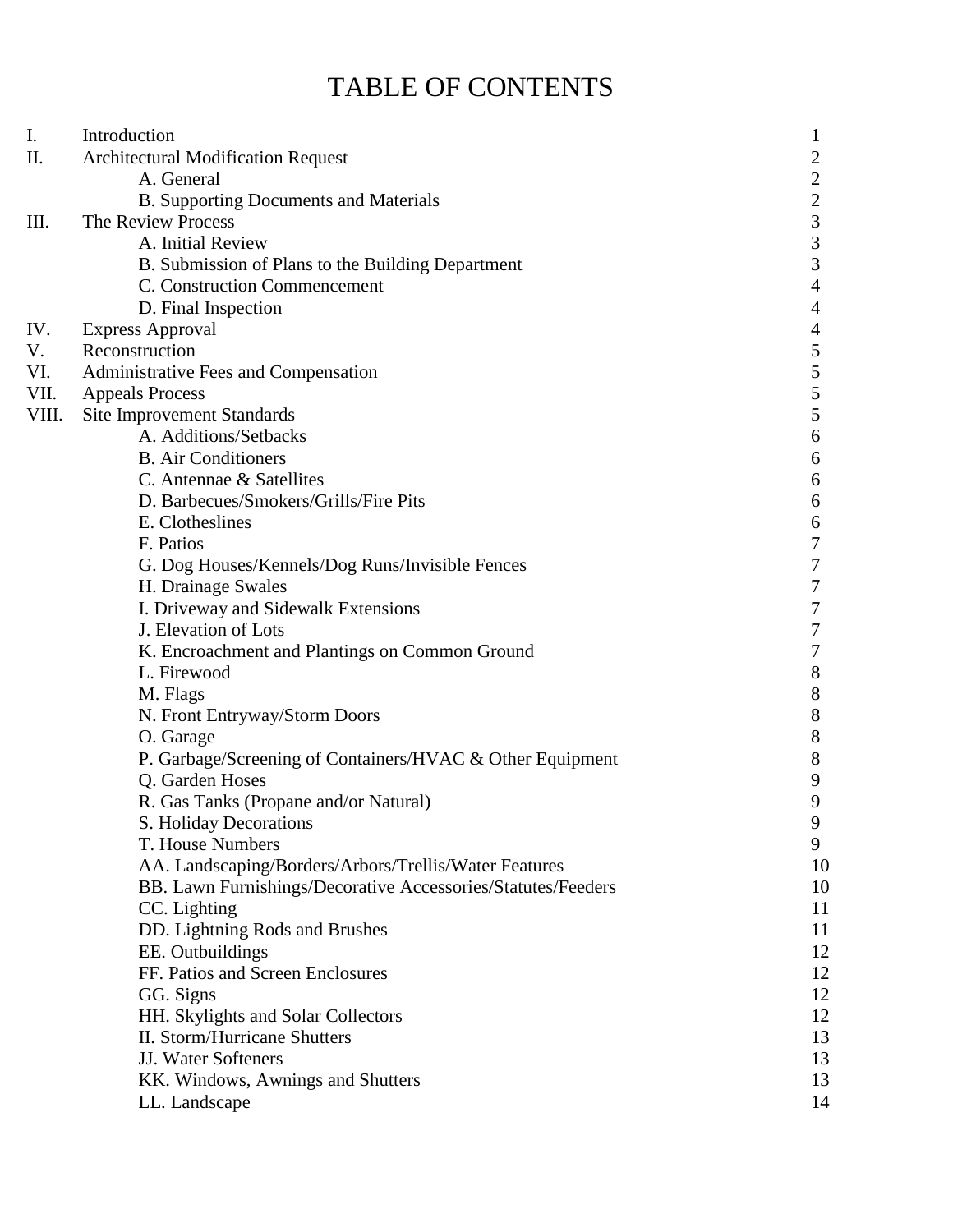| 1. Landscaping of Easements                            |    |  |
|--------------------------------------------------------|----|--|
| 2. Approved Landscape Palette                          |    |  |
| 3. Prohibited Landscape Materials                      |    |  |
| 4. Landscape Zones                                     |    |  |
| a. Streetscape Zone                                    | 14 |  |
| b. Front Yard Zone                                     | 14 |  |
| c. Side Yard Zone                                      | 15 |  |
| d. Rear Yard Zone                                      | 15 |  |
| 5. General Landscape Requirements                      |    |  |
| a. Design Approach                                     | 15 |  |
| b. Landscape Quality and Installation                  | 15 |  |
| c. Street and Yard Staking                             | 15 |  |
| d. Existing Trees                                      | 15 |  |
| e. Tree Fences, Wells and Aerators                     | 15 |  |
| f. Mulch                                               | 15 |  |
| g. Sod                                                 | 16 |  |
| h. Utility Easement                                    | 16 |  |
| i. Service Yard Access                                 | 16 |  |
| j. Sight Distances at Intersections                    | 16 |  |
| k. Artificial Vegetation and Decorative Embellishments | 16 |  |
| n. Irrigation Systems                                  | 16 |  |
| 6. Lot Maintenance                                     |    |  |
| a. Maintenance of Lots                                 | 16 |  |
| b. Maintenance of Roofs and Driveways                  | 16 |  |
| c. Maintenance of Right-of-Ways                        | 16 |  |
| d. Shoreline Area                                      | 16 |  |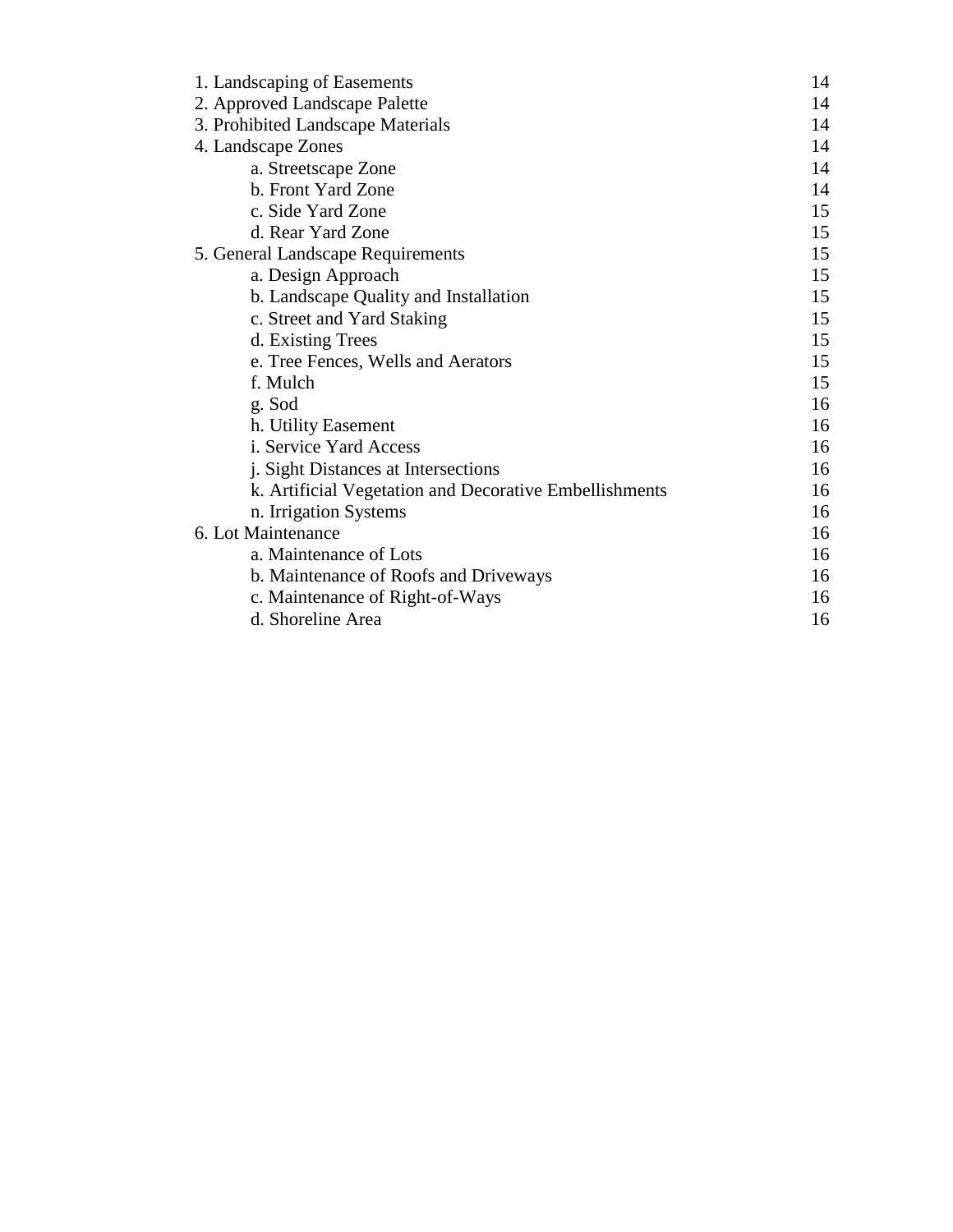# **Architectural Guidelines, Standards & Criteria**

# **I. INTRODUCTION**

The intent of the contents of this guide, as well as the existence of the Design Review policy, is to provide the guidelines required for maintaining an aesthetically pleasing community. Adhering to these guidelines is beneficial for all involved in that they are meant to protect the investment of the homeowners, as well as portray a quality community of well-planned homes constructed with long lasting materials maintaining high construction standards.

The Architectural Guidelines have been adopted by the Board of Directors of Beaumont Townhome Owners Association pursuant the Declaration of Covenants, Conditions and Restrictions (Declaration). The Board of Directors and/or its sanctioned committees will enforce these Architectural Guidelines. The Board of Directors may amend and/or modify these Guidelines from time to time by simple majority vote of the Board.

In conjunction with the recorded Documents for Beaumont Townhome Owners Association Inc. ("BTOA"), the design standards are binding on all parties having interest in any portion of Beaumont Townhome and each homeowner is required to comply with the requirements as set forth. Any failure to comply with these requirements will be subject to remedies provided for in the recorded documents.

These Guidelines are designed to provide an overall framework that will allow the community to develop and progress in an orderly, cohesive and attractive manner. They include minimum standards for the design, size, location, style, structure, materials, color, and mode of architecture, mode of landscaping and relevant criteria for the construction or addition of improvements of any nature. They also establish a process for judicious review of proposed changes within the community.

BTOA was developed with the intent that homes harmonize with each other and present a pleasing and consistent style. Except as required by the Declaration, this style is not the result of a formal architectural code but rather the result of the vision of the community Association. In the event that an owner wishes to modify their property and these guidelines do not address the type of modification that the owner wishes to install, the Board of Directors hereby recognizes and adopts the style and form of the existing, as-built (and properly approved as otherwise required by the Declaration) as the standard. This standard shall continue in effect until the adoption and publication of new guidelines and standards thus ensuring the preservation of the existing harmonious design and preventing the introduction of design that is not in keeping with the community. This does not eliminate the need to submit an Architectural Modification Request Form and receive approval prior to starting any proposed modification.

The architectural review process has been established to maintain the integrity of the architectural and design character of BTOA. To this end, the Board of Directors or their appointed representative will review all proposed additions, improvements or alterations on homes for conformity with the Architectural Guidelines. The reviewing entity may be the Design Review Committee and will commonly be referred to as the "Reviewer".

Terms such as "good taste" and "sound design" are difficult to define and even more difficult to legislate. It is the intent of these guidelines to encourage "good design" by showing examples of the desired result. Elements such as deed restrictions, appropriate attention to scale, proportion to the community should be considered with all requests.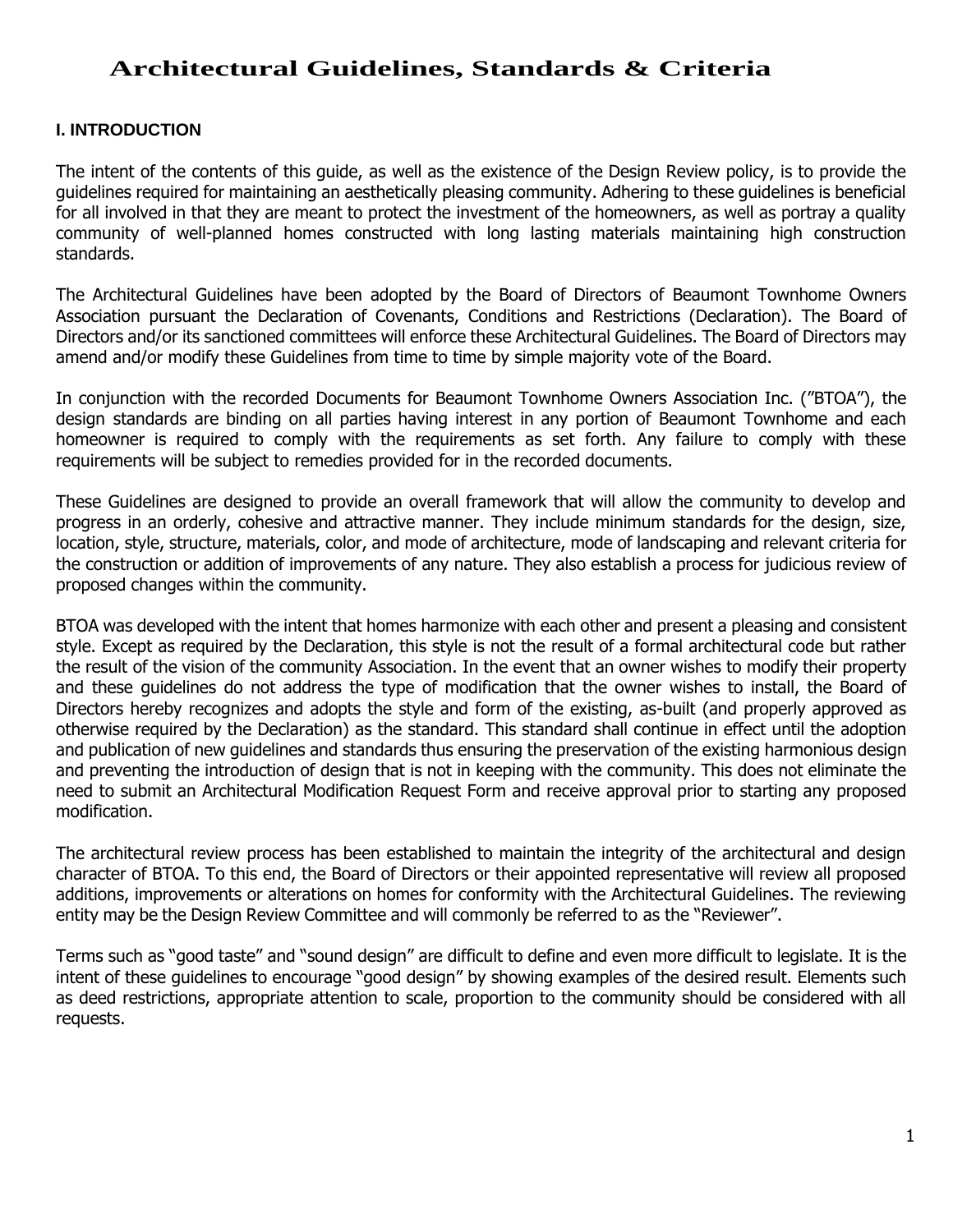To the extent that any government ordinance, building code or regulation requires a more restrictive standard than that found in these guidelines, the government standards shall prevail. To the extent that any government ordinance, building code or regulation is less restrictive than these guidelines and any standards contained herein, or the Declaration, these Architectural Guidelines and the Declaration shall prevail. Nothing contained in these guidelines shall obligate any agency, governmental or otherwise, to approve plans submitted, nor shall the approval of the Reviewer be construed as meeting either the requirements of Sumter County or any governmental agency required for approval.

The Declaration contains a disclaimer by the developer, the Association and the Reviewer of liability or responsibility for the approval of plans and the specifications contained in any request by an owner. Prior to submitting plans or information for review, you should read and understand this disclaimer. It is also recommended that you review your builder warranties prior to submitting any request for alterations to your property since certain additions, alterations and renovations to a home or lot may void any existing warranties.

The Reviewer has the right to modify, revise, add, delete or make any changes to this manual by a majority vote of the Board of Directors.

# **II. ARCHITECTURAL MODIFICATION REQUEST**

#### **A. General**

A homeowner wishing to make an exterior change or modification to their home and/or lot shall apply for and receive written approval for such change or modification prior to beginning the project. The application is made by completing the Architectural Modification Request Form. One form should be submitted for each alteration that is being planned. Multiple projects should not be included on the same form. The completed form, together with all applicable information should be submitted to the BTOA management company. All improvements on a lot shall not encroach on the neighboring property or district property. ALL requests require the submission of a copy (not an original) of the owner's lot survey showing the signature and seal of the surveyor and the location of the proposed modification marked on the survey. An Architectural Modification Request Form is not considered complete until it is accompanied by all of the information necessary for the Reviewer to make an informed decision. Incomplete applications will be "Rejected" and shall not be considered until resubmitted with the necessary information.

# **B. Supporting Documents and Materials**

An Architectural Modification Request will not be considered accepted until it is accompanied by the required plans, and/or specifications showing the nature, kind, shape, height, materials and color to be used and the location of the proposed alteration. As stated above, ALL requests require the submission of a copy of the owner's lot survey showing the signature and seal of the surveyor and the location of the modification marked on the survey.

Requests for room additions, extensions, modifications including swimming pools and their screened enclosures, and fences require a copy of the lot survey clearly depicting the location, size and measurements of the proposed change and the measurements to the lot boundary line; contractor drawings; list of materials to be used; and sample of roof shingles and/or paint if applicable. Requests for exterior dwelling surfaces including painting, installation of pavers or tiles require a lot survey with a sketch of the area(s) to be covered and a sample of the proposed material such as paver, tile or paint chip.

A request for landscaping requires a copy of the lot survey depicting the location where plants are to be installed, a sketch of the proposed landscape areas and a list of plants to be installed. Please indicate measurements from the property lines when installing trees, landscape beds, etc. Requests to remove trees shall include a diagram depicting the approximate location of all existing trees and their types, along with the trees to be removed and the reason for their removal.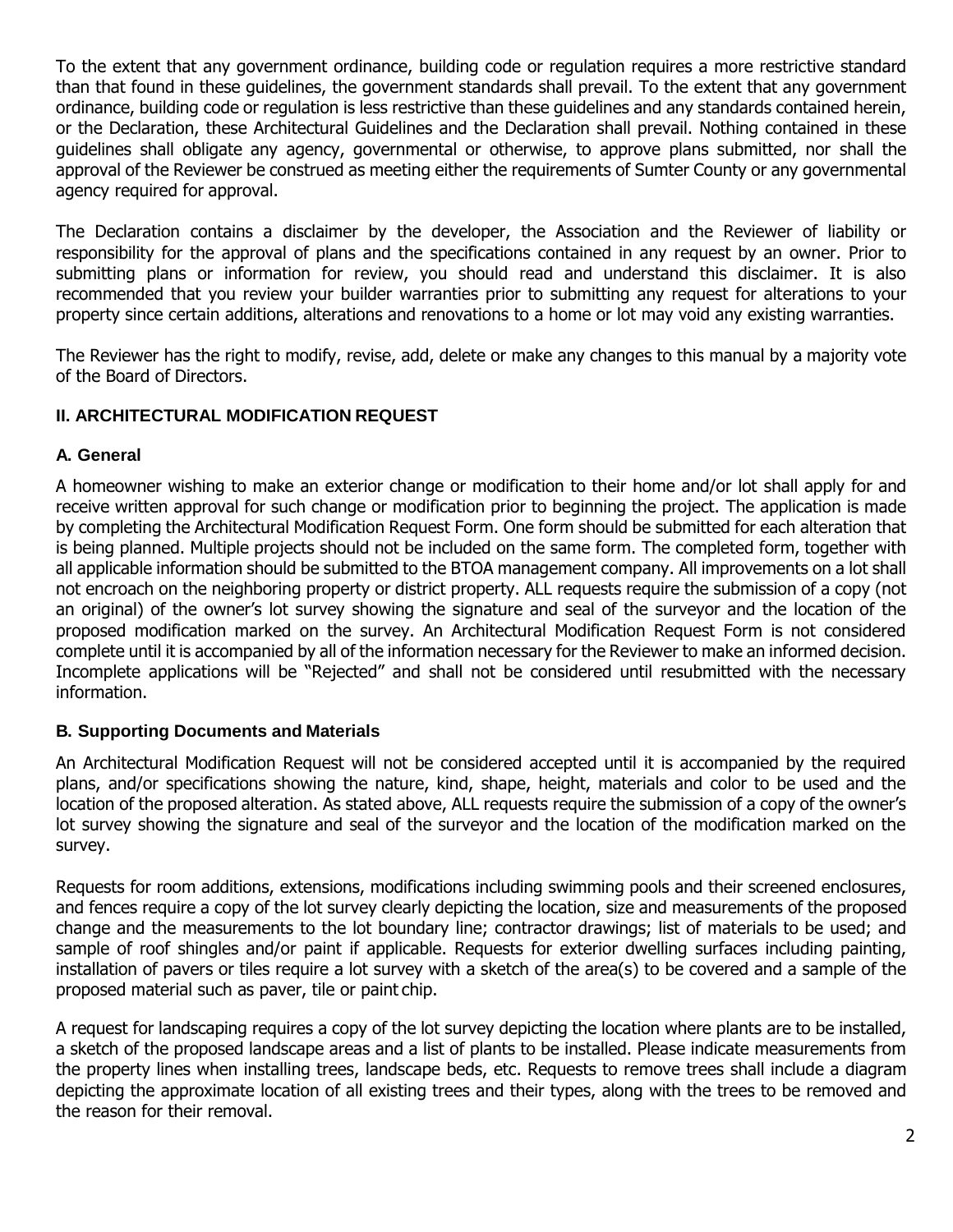#### **III. THE REVIEW PROCESS**

The design and construction review process is a 4-step procedure: Initial Review, Submission of Plans, Construction Commencement and Inspection. Thorough and timely submission of information, as well as, adherence to the guidelines set forth in the process will prevent delays and minimize frustration of all parties involved. Questions concerning interpretation of any matter set forth in the guidelines should be directed to the Reviewer or Management Company.

#### **A. Initial Review**

It is required that a homeowner submit to the Reviewer an Architectural Modification Request Form for the modification that is being requested, along with a set of plans. Any and all modification requests and submission of supporting documentation should be made by regular mail or in person to the management company. Facsimile or electronic submission with verification of transmittal will not be acceptable. The information required for the review is as follows:

1. Architectural Modification Request Form with a detailed description of the plannedmodification

2. Site Plans showing the approximate location and dimensions of all improvements, including driveway, irrigation, and swimming pools

- 3. Lot survey
- 4. Floor Plans if applicable
- 5. Exterior elevations (all sides) if applicable
- 6. Concept Landscape Plan if modification involves changes to the current landscape
- 7. Any other information, data, and drawings as may be reasonably requested by the Reviewer
- 8. Fee of \$75.00 made payable to the Beaumont Townhome Owners Association

No construction or structural improvement, no alteration or addition to any existing structure or site improvement shall be made on any property until the plans and specifications showing the proposed design, nature, type, shape, size, color, materials and location of same shall have been submitted to and shall have received final approval by the Reviewer. In the case of an incomplete application or the request by the Reviewer for more information, the applicant will have fifteen (15) days to comply with the request. Failure to comply within the 15 days will result in the need for a new application to be submitted.

The Reviewer shall review the information and indicate its approval, disapproval, or recommendations for change to the plan. The Reviewer will review the accompanying documents within thirty (45) days and send notice of Reviewer's decision with appropriate response shown below:

1. Approved – the entire project submitted is approved in total subject to installation per the existing Architectural Guidelines.

2. Approved with Conditions – the project submitted is partially approved. The owner may proceed with the work to be performed as modified by the Reviewer. Owner must comply with any and all notations made by the Reviewer regarding the project and the existing Architectural Guidelines.

3. Disapproved – the entire project submitted is denied and no work may commence. In some cases, the project may be denied because additional information is required in order to make an informed decision.

Any Modification Request not approved or disapproved within 45 days from date of receipt of application by Reviewer shall be deemed to be disapproved.

#### **B. Submission of Plans to the Building Department**

Following the approval of Step 1, the owner may submit their plans to the Building Department or the required agencies that have jurisdiction for the required permits that may be needed for the modification project. Changes

required by the said agencies must be reapproved by the Reviewer. Approval by the Reviewer for installation of a project does not negate the owner's responsibility to comply with all terms and conditions of any municipal permit or existing codes required for the project. The owner is responsible for investigating and following municipal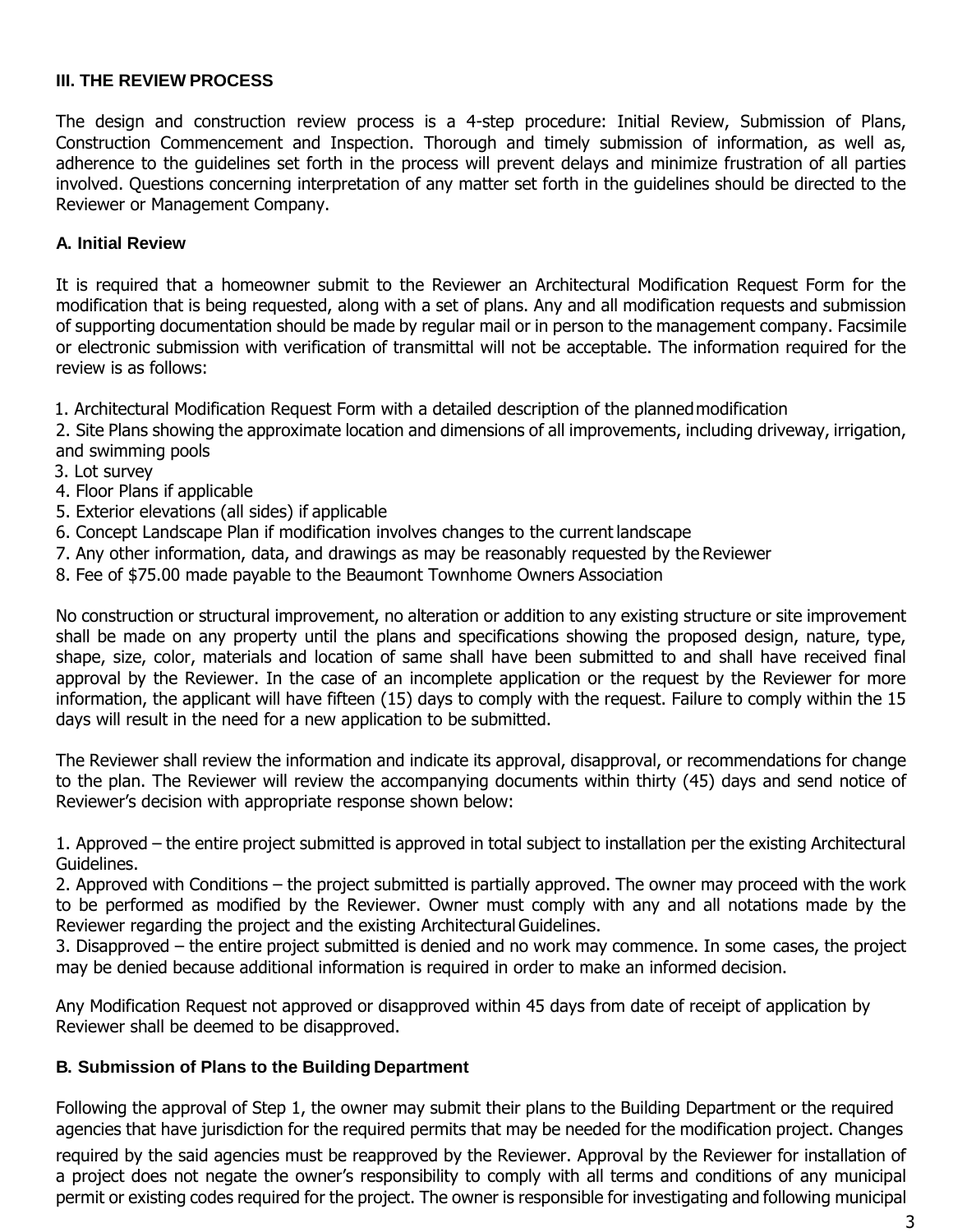requirements and obtaining permits.

# **C. Construction Commencement**

Upon completion of Step 2, a copy of the building permit must be submitted to the Reviewer prior to the owner beginning construction. Any modification to the original application for any reason must also be reapproved.

The owner shall be held responsible for the acts of his employees, subcontractors and any other persons or parties involved in construction or alteration of the home site. The responsibilities include but are not limited to the following:

1. When contractors will be crossing over property not owned by the project owner, the owner shall obtain permission of the neighboring lot owner, the Association, or the Beaumont Community Development District "CDD" in instances where the neighboring property is commonly owned by the Association or the CDD.

2. Ensuring that the construction site, community properties and roadways are kept clean and free of all debris and waste materials, and that stockpiles of unused materials are kept in a neat and orderlyfashion.

3. Prohibiting the consumption of alcoholic beverages, illegal drugs or other intoxicants that could hamper the safety or well-being of other personnel on the site.

4. Upon completion of the project, owner is responsible for restoring any common property or neighboring property that may have been damaged during the construction of the project to its original state orbetter.

5. Cleanup of the project site is to be completed within 7 days of completion of the project. If a longer period of time is needed to accomplish this, owner should contact the Community Manager for avariance.

6. In instances where common property may be crossed, the Board of Directors may require that thecontractor or installer, other than the record titleholder of the project lot, provide the Association with an insurance certificate listing the Association as a named insured prior to commencing work. The Board can establish minimum limits for required insurance that will include coverage for General Liability and Worker's Compensation.

# **D. Final Inspection**

The Reviewer shall have the right to enter upon and inspect any property, after giving a minimum of 24 hours notice to the homeowner, before, during, or after the completion of work for which approval has been granted. Upon completion of the improvement the homeowner shall give notice to the Reviewer. Any damage to streets, curbs, drainage inlets, sidewalks, street signs, walls, community signage, landscaping, irrigation, etc., must be repaired or the damage will be repaired by the Association or CDD and such costs will be charged to the owner. All work must be completed within one (1) year of commencement unless otherwise specified in the notice of approval or unless the Reviewer grants an extension in writing prior to the expiration of the application deadline (which it shall not be obligated to do).

If projects will require additional time, the owner should contact the Reviewer with the anticipated completion date. Application approvals are valid for a period of six (6) months and a new modification request application must be submitted after that time has elapsed if construction has not commenced. The Reviewer is not obligated to perform a final inspection and it is up to the owner to ensure that the completed project complies with the Reviewer approved plans.

# **IV. Express Approval**

In order to provide a speedier process for certain types of modification requests, the Community Manager will have the authority to approve certain modifications as delegated by the Reviewer upon receipt of a completed Modification Application with the proper supporting documents and the request shall be deemed approved by the Reviewer. Some of the modifications that may be approved by the Community Manager in writing are:

 $\triangleright$  Replace existing screening with identical screening materials previously approved by the Reviewer or installed by the original builder.

 $\triangleright$  Replace existing exterior doors with identical exterior doors previously approved by the reviewer or installed by the original builder.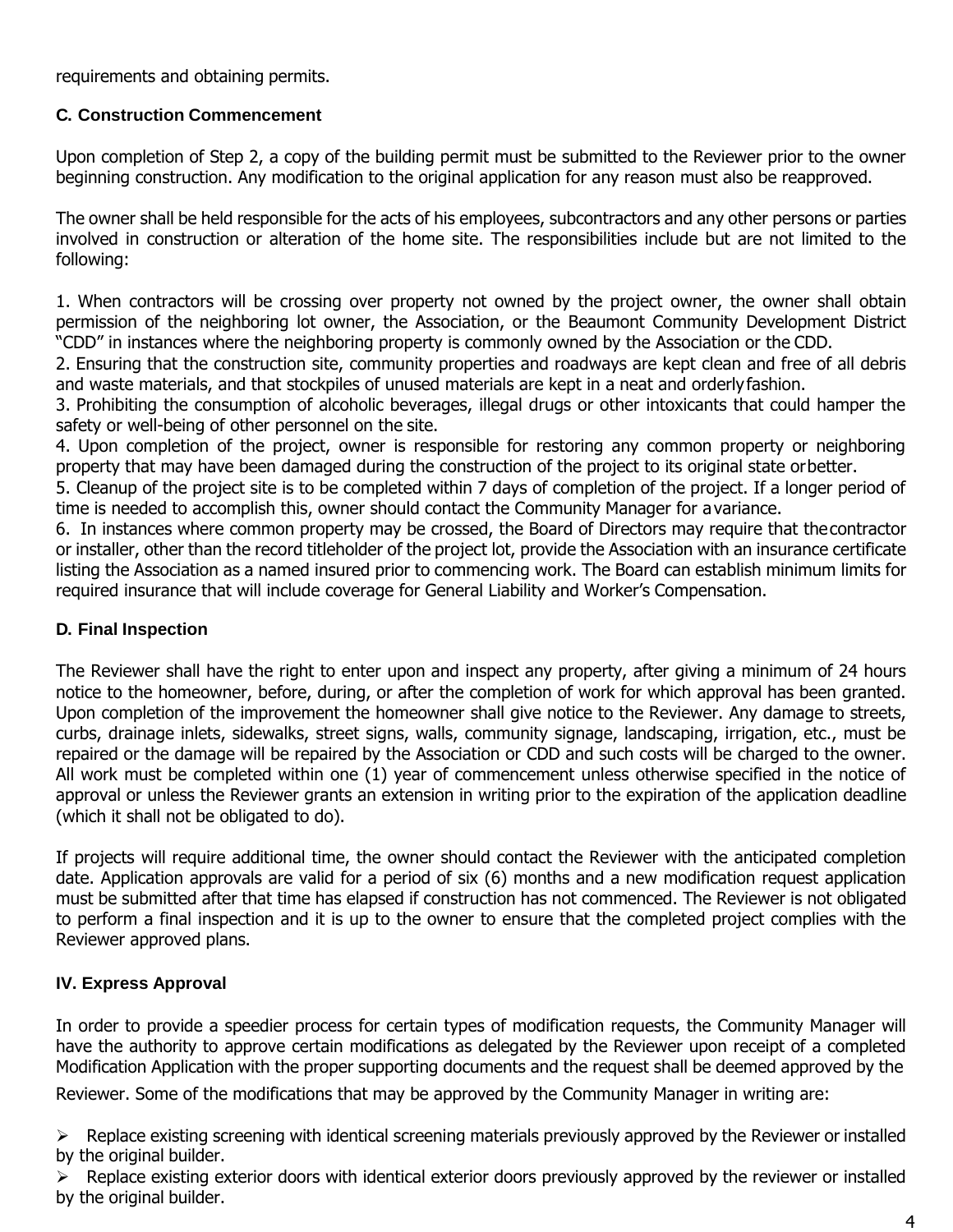$\triangleright$  Install satellite per Guideline specifications – see Section C of the Site Improvement Standards.

All references in the paragraph to "identical" shall mean that such item shall be replaced with an item that is identical in all respects to the existing item (i.e., the identical style, texture, size, color, type, etc.) or to the examples shown in these Guidelines.

# **V. Reconstruction**

In the event that a residential structure or any part thereof is destroyed by casualty or natural disaster, the owner must notify the Reviewer and remove all debris within sixty (60) days, complete repair or reconstruction of the damaged Improvements within one (1) year in a manner consistent with the original construction (allowing for necessitated changes or improvements due to changes in applicable building codes), or such other Plans as are approved by the Reviewer. The Reviewer will make every effort to accommodate the owner in the application process in order to repair or rebuild in a timely manner.

# **VI. Administrative Fees and Compensation**

As a means of defraying its expense, the Reviewer may institute and require a reasonable filing fee to accompany the submission of the preliminary plans and specifications in an amount not to exceed \$75.00. No additional fee shall be required for resubmissions. If special architectural or other professional review is required of any particular improvement, the applicant shall also be responsible for reimbursing the Reviewer for the cost of such review.

# **VII. Appeals Process**

In the event that the Reviewer disapproves any plans and specifications, the applicant may request a rehearing by the Reviewer for additional review of the disapproved plans and specifications. The meeting shall take place no later than 45 days after written request for such meeting is received by the Reviewer, unless applicant waives this time requirement in writing. The Reviewer shall make a final written decision no later than 10 business days after such meeting. In the event the Reviewer fails to provide such written decision within 10 business days, the plans and specifications shall be deemed disapproved.

Upon final disapproval by the Reviewer, the applicant may appeal the decision of the Reviewer to the Board of Directors within 60 days of the Reviewer's written review and disapproval. Review by the Board shall take place no later than 60 days after receipt of the applicant's request for appeal. The Board shall make a final decision at such meeting. The Board will then provide a written decision to homeowner within 10 business days. The decision of the Reviewer or, if appealed, the Board BTOAll be final and binding. If the Board fails to hold such a meeting within 30 days after receipt of the request for such appeal, then the plans and specifications BTOAll be deemed disapproved.

# **VIII. SITE IMPROVEMENT STANDARDS**

These Architectural Guidelines are supplemental guidelines for the recorded Declaration for BTOA. Additional requirements may be contained in the recorded documents. Applicants are encouraged to review the Declaration in addition to these guidelines prior to submitting a modification request.

# **A. Additions / Setbacks**

Additions must be compatible with the architectural style, colors, detailing, and materials of the original structure. The height of any addition shall not be higher than the original ridgeline and the proposed eave-line must be at the same height of the existing eave-line. Additions shall be built within the building setback lines originally established for BTOA (See chart below.) Storm water from a new addition roof must be discharged no closer than five feet of any neighboring property. Down spouts installed as a part of the addition shall not materially increase the drainage of storm water onto adjacent property. No addition shall be permitted if it is determined to have a material adverse impact upon neighboring properties and/or the community. All additions shall meet the minimum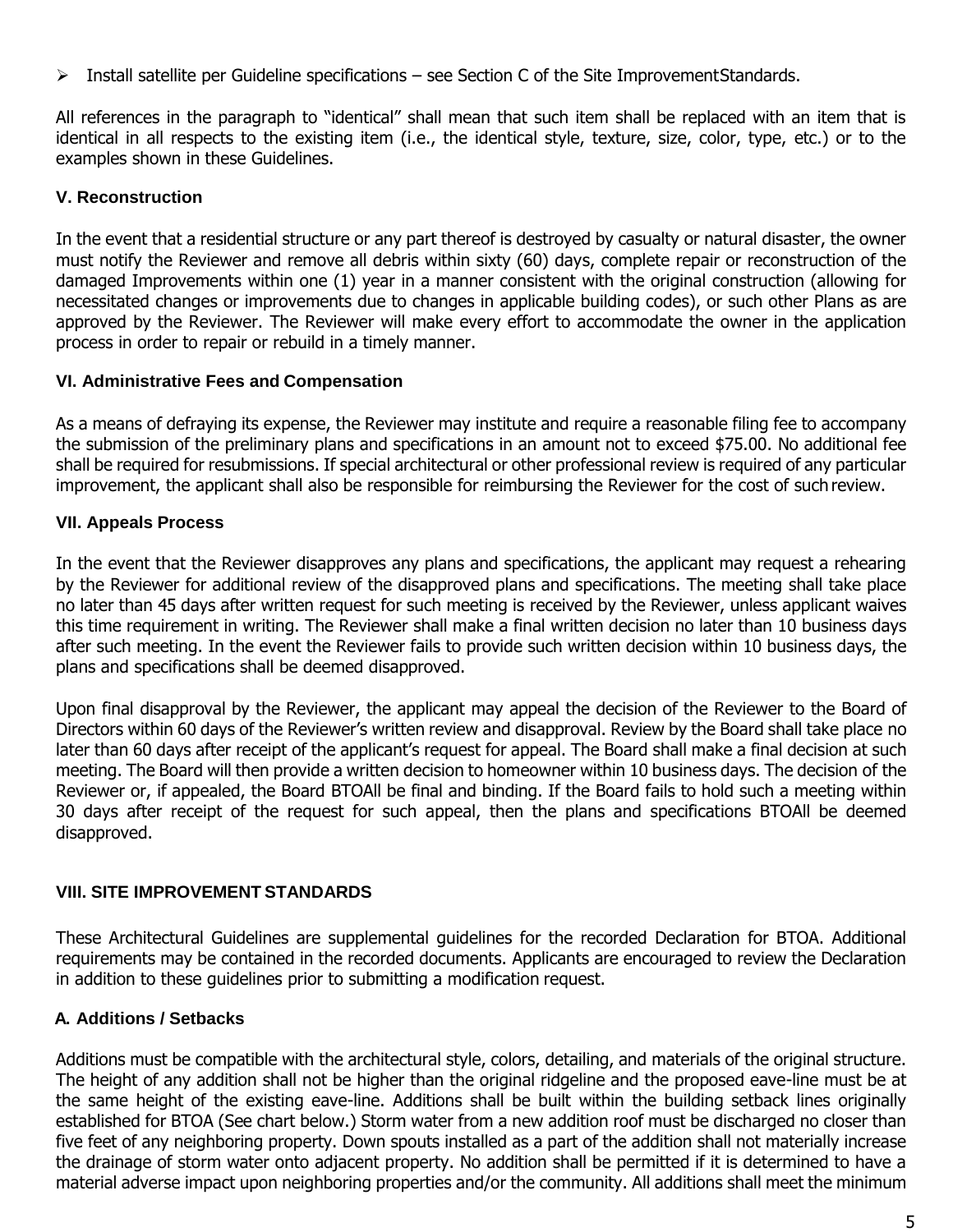wind load requirements of the applicable building codes (latest edition) concerning wind resistance and other applicable requirements. An engineer's statement of wind load capacity is required.

#### **Building Setbacks**

| Front Yard | Twenty feet (20')                                        |
|------------|----------------------------------------------------------|
| Rear Yard  | Five feet (5')                                           |
| Side Yard  |                                                          |
|            | All except corner lots $-$ Five feet (5') on each side   |
| ii.        | Corner Lots – Fifteen feet $(15')$ along the side facing |
|            | the street and five feet (5') on the side facing an      |
|            | adjoining lot or common area.                            |

#### **B. Air Conditioners**

No air conditioners shall be mounted through a window, door, hung on a wall or mounted on a roof. Replacements of air conditioner components shall be installed in the original component's location unless approved by the Reviewer. All exterior air condensers/equipment shall be landscaped with hedges and not visible to a street or adjoining home.

#### **C. Antennae & Satellites**

No outside television, radio, or other electronic towers, aerials, antennae, satellite dishes, or device of any type for the reception or transmission of radio or television broadcasts or other means of communication shall hereafter be erected, constructed, placed, or permitted to remain on any portion of BTOA or upon any Improvements thereon, unless expressly approved in writing by the Reviewer; provided, however, that this restriction and approval requirement shall not apply to those antennae and satellite dishes that are one (1) meter (39.37 inches) in diameter or less and specifically protected by 47 C.F.R. Part 1, Subpart S, §1.4000, as may be amended from time to time, and/or other Applicable Law.

No outside television, radio, or other electronic towers, aerials, antennae, satellite dishes, or device of any type for the reception or transmission of radio or television broadcasts or other means of communication shall be installed or affixed to the roof or roof line.

#### **D. Barbecues/Smokers/Grills/Fire pits**

Barbecue grills and smokers may be located or permitted upon the back patio or yard of a home. If not screened from view of the neighboring property by a fence or other screening device, they must remain covered when not in use.

Built-in barbecue units shall be located within the rear lanai area or outdoor living area a minimum of 5' from any property line, and designed as an integral part of the home. Their location must be carefully planned to minimize smoke or odors affecting neighboring properties.

Outdoor wood burning is prohibited except in a fire pit kept on the lanai or within the screen enclosed area of a home. The fire pit must have a wire screen mesh, be freestanding and kept in good working condition.

# **E. Clotheslines**

Visible outside clotheslines or other outside facilities for drying or airing clothes are specifically prohibited and shall not be erected, placed, operated, or maintained unless completely screened from view from any Common Areas, streets, other lots, and/or other units.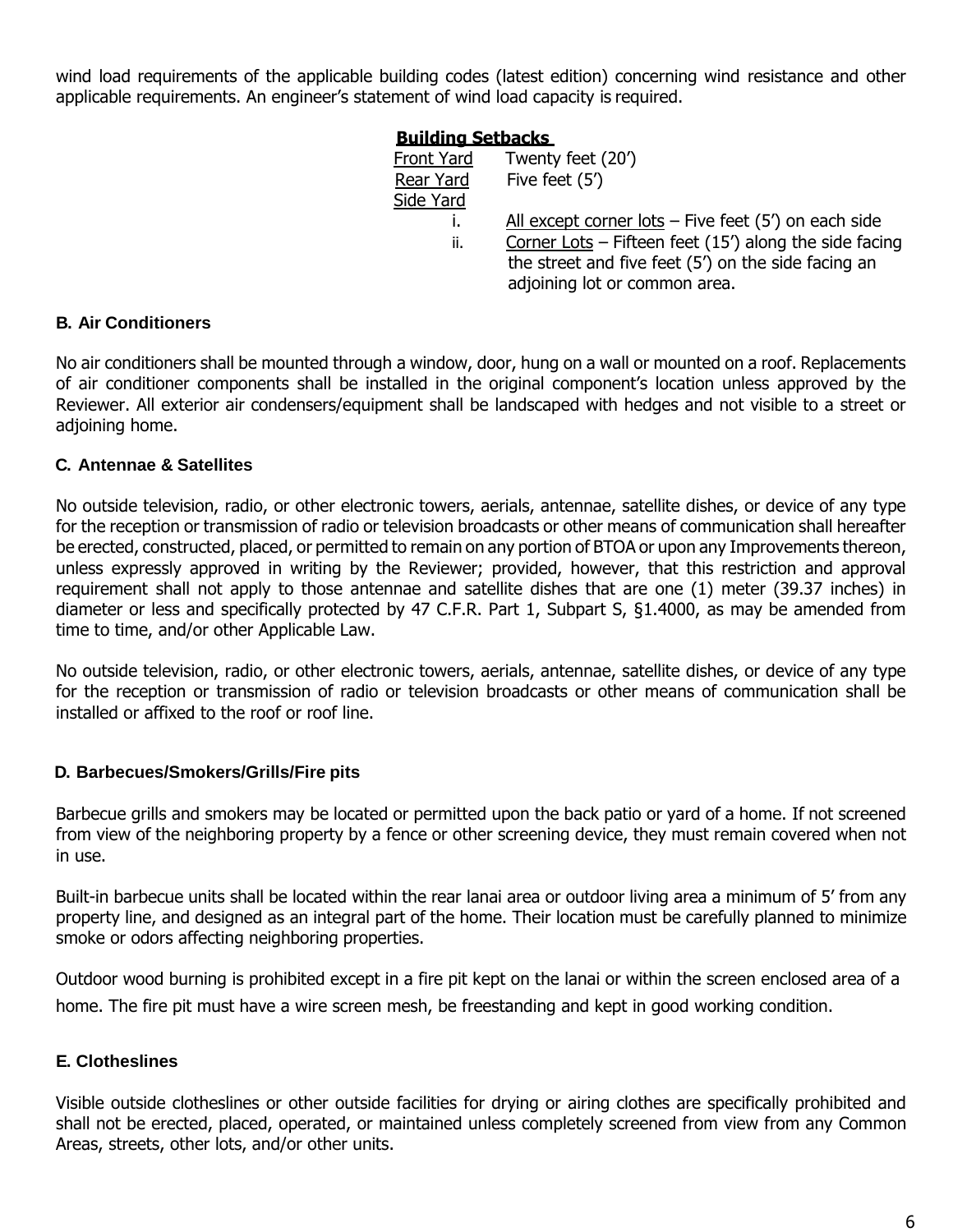# **F. Patios**

All patio extensions shall be concrete, concrete pavers, stone pavers in colors that complement the color scheme of the residence. The size of the patio shall be determined by the available space per lot and meet all required setbacks and impervious requirements of Sumter County. Construction of patios that conflict with the drainage pattern for the lot will not be allowed.

#### **G. Dog Houses/Kennels/Dog Runs/Invisible Fences**

Dog houses, kennels, dog runs and invisible fences are not permitted.

#### **H. Drainage Swales**

No drainage easement, swale, pond, or any related drainage, stormwater management, or Surface Water Management System structures, facilities, or infrastructure may be obstructed, filled in, or altered without the written approval of the Association and all applicable Governmental Authorities. If any Owner and/or Permittee obstructs, fills in, or alters any drainage easement, swale, pond, or any related drainage, stormwater management or Surface Water Management System structures, facilities, or infrastructure, then the Association shall have the right to enter onto such Lot(s) and/or Tract(s) and repair, replace, and restore such drainage easement, swale, pond, or any related drainage, stormwater management, or surface Water Management System structures, facilities, or infrastructure as necessary, all without liability or responsibility, criminal or civil, for trespass or any other action. Additionally, the Owner of such lot(s) and/or Tract(s) shall be responsible for any and all costs and expenses (including but not limited to, attorney's fees and costs) incurred by the Association in the repair, replacement, and restoration of such drainage easement, swale, pond, or any related drainage, stormwater management, or Surface Water Management System structures, facilities, or infrastructure, which costs and expenses shall become and be levied and recouped by the Association as a Specific Assessment.

# **I. Driveway and Sidewalk Extensions**

Additional concrete walking area(s) adjacent to the driveway, which extends the overall total driveway width, will not be allowed. Painting or staining of concrete paved surfaces is prohibited. Concrete surfaces may be sealed in a clear matte finish and a request must be submitted to the Reviewer. Parking is limited to the garage and driveway of the home. Parking on the lawn or in a driveway that blocks the pedestrian sidewalk is prohibited. No parking pads are allowed.

Additional sidewalks in any location require approval of the Reviewer and must be four (4) feet or less in width, a minimum of 18 inches from the property line. The area between the home and sidewalk should have landscaping or groundcover installed. Sidewalk addition must not obstruct drainage or cause ponding of water between the sidewalk and foundation of the home.

Driveways shall be constructed of concrete with broom finish that shall be the width of the garage door (s) and extend to the roadway curb. Sidewalks shall be constructed of concrete with broom finish throughout Beaumont Townhome.

# **J. Elevation of Lots**

No lot elevation changes shall be permitted which materially affect the surface grade of surrounding lots or common property.

# **K. Encroachment and Plantings on Common Grounds**

No extension of the landscaping of a home site will be permitted on Association or CDD common grounds (property owned by either the HOA or CDD and shared by all members of the community), including pond banks. Residents shall not put trees, bushes, plantings, bird baths or feeders, lawn ornaments, planters, flower pots, picnic tables,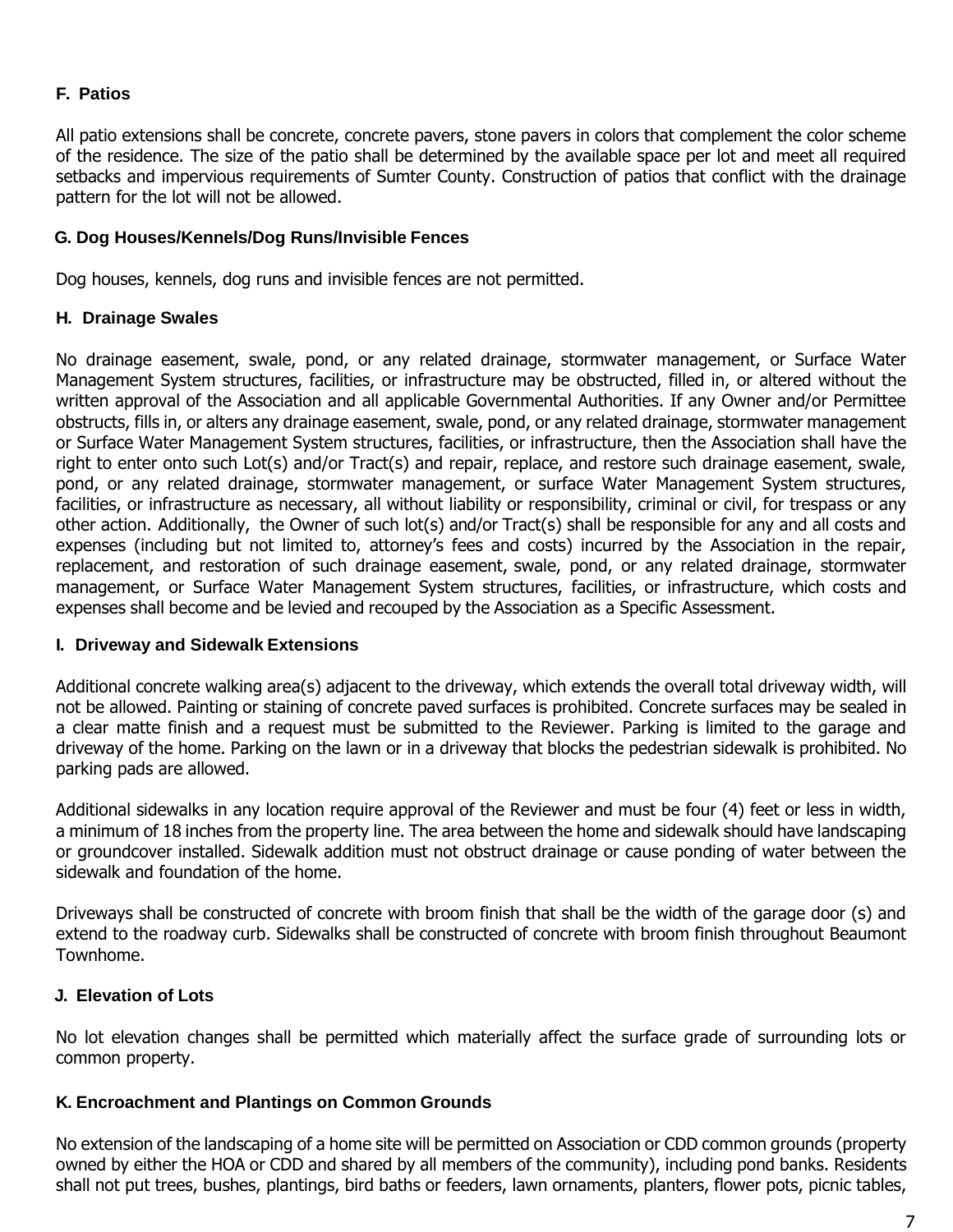furniture, fences, walks, hedge enclosures and other types of groupings on common grounds. However, owners shall install and maintain sod and irrigation in pond banks and buffers adjoining lots.

#### **L. Firewood**

Firewood must be maintained in good order and must be located within the sidelines or in the back yard of a home vista and not visible to adjoining streets or lots. Covering firewood is allowed only if the cover is natural in color or consistent with the exterior colors of the home. Firewood stacks may not exceed 3' high x 6' wide x 2' long.

#### **M. Flags**

In accordance with Florida Statutes 720.304, any homeowner may display one portable, removable United States flag or official flag of the State of Florida in a respectful manner, and on Armed Forces Day, Memorial Day, Flag Day, Independence Day, and Veterans Day may display in a respectful manner, portable removable official flags not larger than 4 ½ feet by 6 feet, which represent the United States Army, Navy, Air Force, Marine Corps, or Coast Guard.

Other than outlined above, one flag per home will be allowed. The flagpole may be mounted to the home directly to the left or right of the front door or garage centered in the middle of the garage above the garage doors. Flagpoles attached to the home may not exceed 5 feet. Ground-mounted flagpoles will not be permitted. Flags must be flown on the pole in an outward fashion from the home. The American flag, Florida state flag, Military Service or MIA flag Flags which are no larger than 4 1/2' X 6', attached to the home in the above locations BTOAll be permitted without Reviewer approval.

The U. S. flag shall be flown in accordance with the requirements of the United States Flag Code. In no instance shall the flag be flown in violation of Section 720.304, Florida Statutes.

No other flag of any sort may be displayed along with the United States flag or in lieu thereof except for Military, POW and MIA flags. They shall be no larger than the American flag nor shall they be flown above the American flag. Flags shall be replaced if faded, tattered, or in poor condition. Proper flag etiquette must be employed at all times.

Notwithstanding the foregoing, one decorative flag, no larger than 24" X 36", attached to the home in the above locations and displayed for the purpose of a holiday, shall be permitted without Reviewer approval.

#### **N. Front Entryway/Storm Doors**

Screen enclosures, storm doors or screen doors are not allowed for front entrances. Wicker, wood or wrought iron tables and chairs may be used in the front porch/entryway. Plastic stackable furniture is not permitted.

#### **O. Garage**

No garages shall be enclosed or converted into a living area and must at all times be used as a garage for car storage purposes. No screening is allowed temporarily or permanently on garage door openings. Garage doors shall remain closed when the garage is not in use. Replacement of garage doors shall meet current County codes at the time of replacement. If there is more than one (1) garage door, all must be replaced at the same time. The new doors must match or coordinate with the color of the garage door trim or stucco.

#### **P. Garbage /Screening of Containers /HVAC & Other Equipment**

Each Owner of a Lot and/or Unit shall provide visually screened areas to serve as service yards in which garbage receptacles, electric meters, pool equipment, air-conditioning equipment and other outdoor equipment shall be located. Materials supplies, and equipment which are stored outside by Owner must be placed or stored in order to conceal them from view from Common Areas, streets, other Lots and/or other Units. Any such visual barrier shall consist of the approved type of fencing from Item N above along with landscaping, or plantings and shall be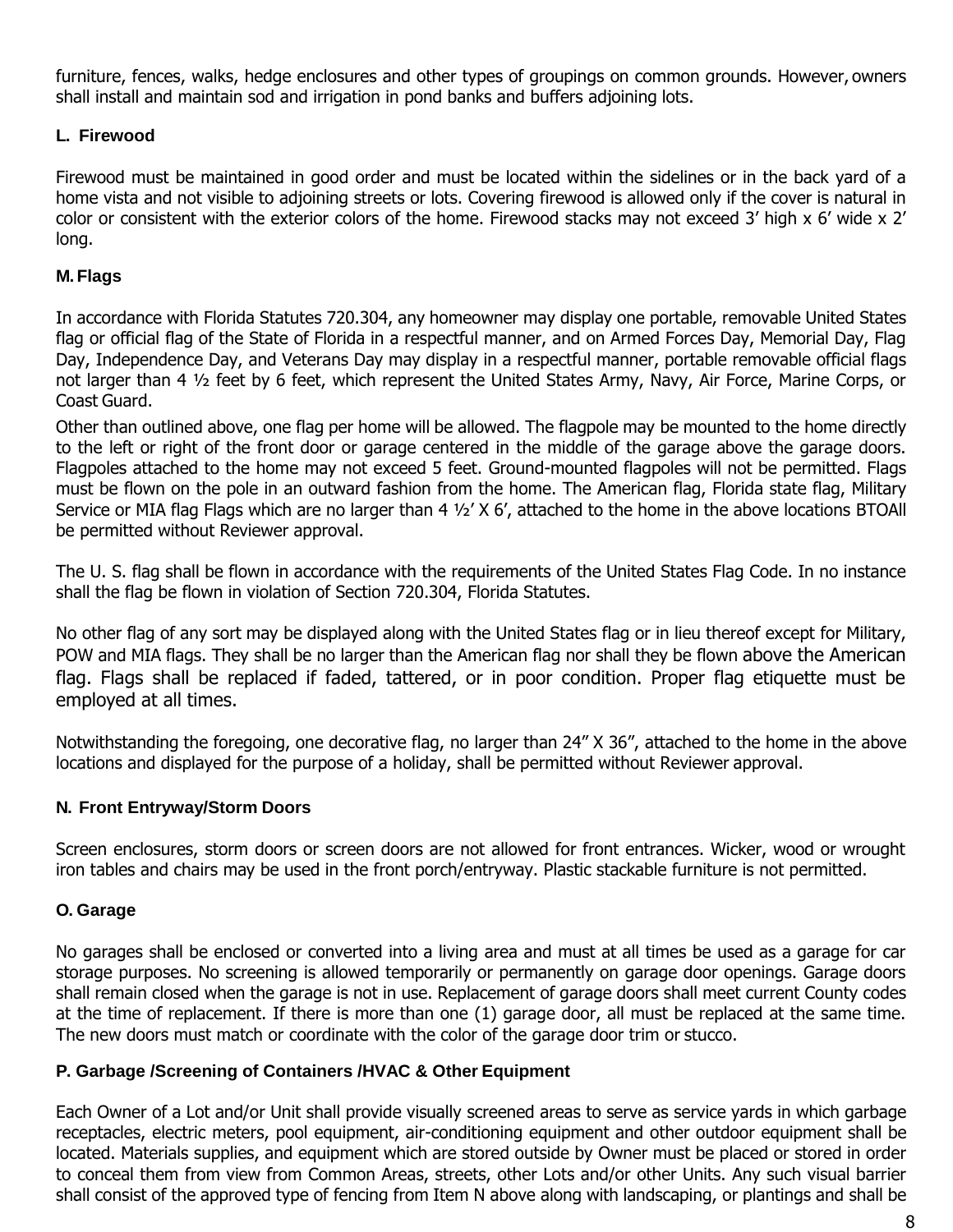at a height and type which is approved by the Reviewer.

Screening of garbage cans and ground-mounted equipment (i.e. HVAC, pool equipment, water softeners) shall be of material and color compatible with the design of the residence. All screens, landscape structures or plant materials shall be located a minimum of two (2) feet from the ground mounted equipment to allow for adequate air circulation around the equipment, but may not encroach or trespass on a neighboring property.

Appropriate enclosures for ground mounted equipment; garbage cans, etc. shall be landscaping or approved fence style with landscaping. Overall height of the enclosure, including posts shall not exceed five (5) feet. Overall length shall be kept to the minimum necessary to accomplish the screening.

If landscaping is used for screening, "adequate screening" shall be plantings which initially (i.e. when first planted or installed) screens a minimum of eighty percent (80%) and which completely screens the cans or equipment within one (1) year from the date of approval.

Garbage cans shall not be placed outside for pick up earlier than 6 pm the night before and empty containers shall be removed from sight the same day as pick up. All food refuse shall be placed in a covered receptacle to avoid attack from animals. Trash may not be accumulated or stored on the exterior of the home and open burning of garbage and other refuse is not permitted.

# **Q. Garden Hoses**

Garden hoses shall be on a hose wrap attached to the house or on a mobile station. Hoses may be neatly coiled on the ground in a flowerbed behind shrubbery out of sight from the street, common grounds or nearby neighbors. Circular (spiral coiled) hoses shall be secured. All hoses should be screened in a manner similar to screening of garbage containers. Reviewer approval is required prior to installing screening.

#### **R. Gas Tanks (Propane and/or Natural)**

Beaumont Townhome is not serviced with natural gas. Owners may install a propane tank in the rear yard only provided all services lines and any tanks (except for meter) shall be installed underground. Small above ground tanks are only allowed mounted on gas grill.

# **S. Holiday Decorations**

Holiday displays in the front entryway and on the front door, along with traditional holiday lighting do not require approval from the Reviewer. Holiday lights and decorations shall not create a nuisance to the adjacent residents or the community. One decorative flag, no larger than 24" X 36", attached to the home in locations specified in Section P (Flags) and displayed for the purpose of a holiday, shall also be permitted without Reviewer approval.

Holiday lights to celebrate Christmas, or similar holiday, may be installed commencing on Thanksgiving and shall be removed not later than January 10th of the following year. Holders for holiday lights that are installed on a home **must** be removed at the time that the lights are removed.

Holiday displays (i.e. Halloween, Easter) other than those defined above may be installed no earlier than two (2) weeks prior to the holiday and must be removed within seven (7) days after the holiday.

# **T. House Numbers**

To aid emergency personnel, delivery people and to conform to County ordinances, each house shall have a readily visible number permanently attached to the front of the home. The numbers shall be located on garage installed under coach light in a location clearly visible from the street. The approved style is 6" high bronze/black numbers.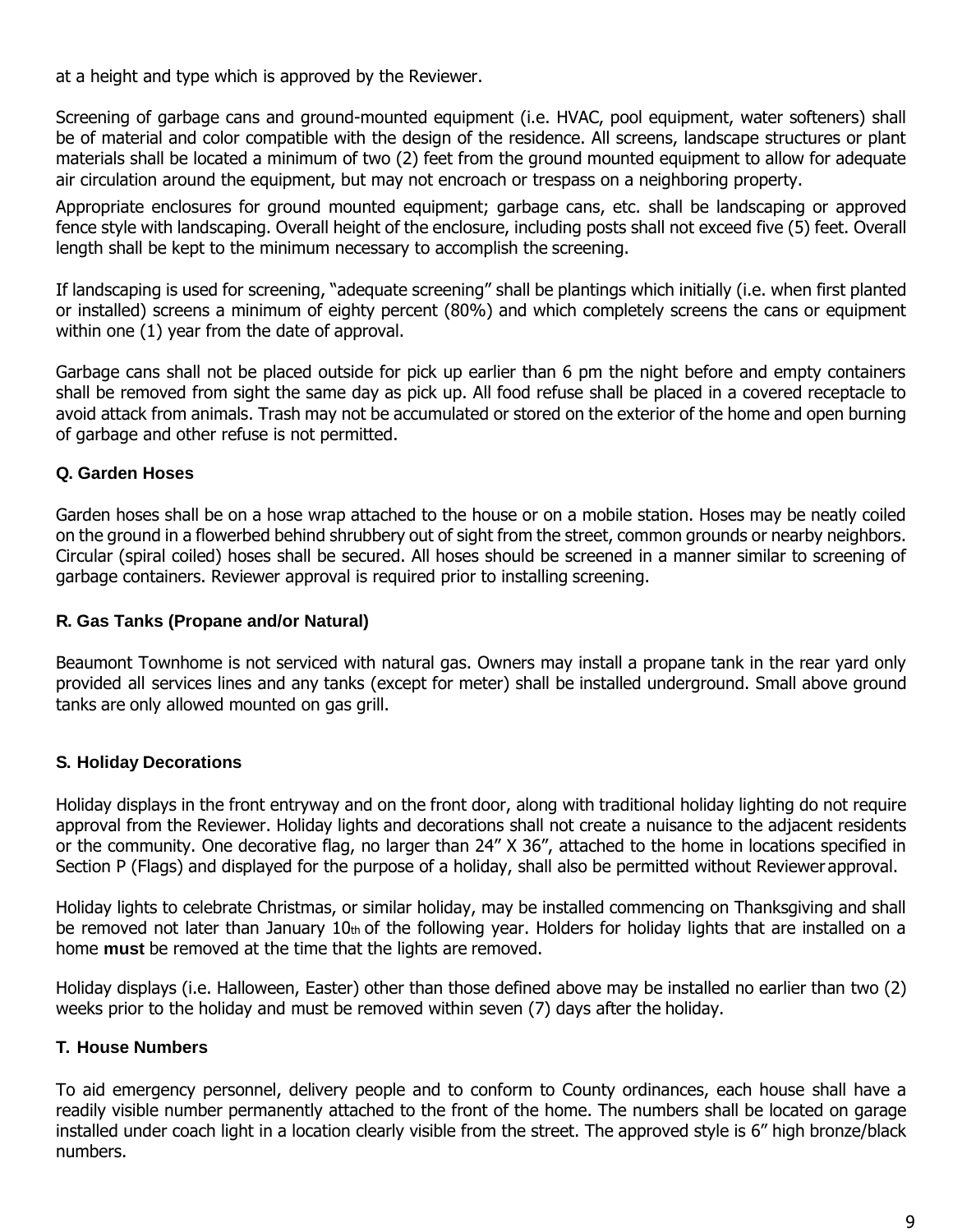# **AA. Landscaping/Borders**

Individual plantings of annuals and other plantings which are seasonal in nature, are planted in existing beds and that do not exceed thirty-six inches (36") in height shall be permitted without approval of the Reviewer; however, plans for all other modifications to any existing landscaping beds or additional landscape beds must be submitted to and approved by the Reviewer. All landscaping must be installed to fit in with neighboring properties. The Reviewer may reject the landscape plan based upon its review of the overall design and impact.

The landscaping plan must detail the location of beds and planting materials. No invasive or non-native (e.g., melaleuca, Brazilian pepper) plants are permitted. With the exception of dead trees or plants, no landscaping shall be removed without the prior written approval of the Reviewer. All varieties of citrus are permissible within the confines of a fenced rear yard. Fruit that drops from the tree may not be allowed to become a nuisance to neighbors or extend into a neighboring yard or common area. All ground surfaces on all portions of the lot outside of the planting beds shall be covered with St. Augustine turf and fully irrigated as part of the pressurized, smart irrigation water system serving each lot within Beaumont Townhome. Please keep in mind that changes in landscaping can alter drainage plans for a lot and have a negative impact on neighboring property. When submitting a request for any landscaping projects, a photograph of the home and a site plan depicting the area where the project is to be installed must accompany the request.

Decorative borders around landscaping beds require the prior approval of the Reviewer. Only continuous concrete poured landscape borders are allowed as shown below.



#### **BB. Lawn Furnishings/Decorative Accessories/Statutes/Feeders**

Lawn furniture shall be located in the rear of the home and not visible from the street in front or side of the home. Swings and patio style furniture will not be approved for placement in the front yard. Decorative accessories include items such as bird baths, bird feeders, bird houses, decorative flags (including holiday, sports, etc.), fountains, patriotic display items (yellow ribbons, decals, etc.), personal items other than furniture, plants on hooks, plaques, potted plants, statues, sun dials, and tiki torches. Decorative accessories that are visible from the street or a common area shall not exceed thirty-six (36) inches in any dimension. The color must blend with the color and architectural features of the home.

No ornaments or decorative accessories shall be hung from trees except for birdhouses or bird feeders. Decorative accessories shall not be placed down driveway perimeters, on street catch basins or on utility boxes.

Flowerpots or decorative pots may be placed in the front yard and/or entryway but cannot exceed six (6) in number. Pots must be maintained in good condition at all times and must be continually planted with live foliage. Partially buried pots will be allowed in the front yard. Pots located in the front yards of the home must be made of clay, masonry or other traditional garden material. Plastic containers are not permitted in the front yard of the home. Artificial plants may not be placed in landscape beds but may be located on a front porch/entryway or lanai. Artificial plants must be removed when faded or damaged. The Reviewer reserves the right to limit or restrict the use of artificial plants placed on a front porch/entryway.

Statues, decorative accessories and other types of lawn ornaments are permitted. The combined number of statues and decorative accessories will be limited to three. The statues will not be greater than four feet (4') in height above the natural grade of the lot, must be placed in landscape beds and must blend in color with the home. Statues should be made of clay, masonry or metal. Plastic will not be permitted. The Reviewer reserves the right to require screening of statutes and decorative accessories whether they are located in the front yard or rear yard of homes. If plantings are used for screening, they should be large enough and in a quantity that will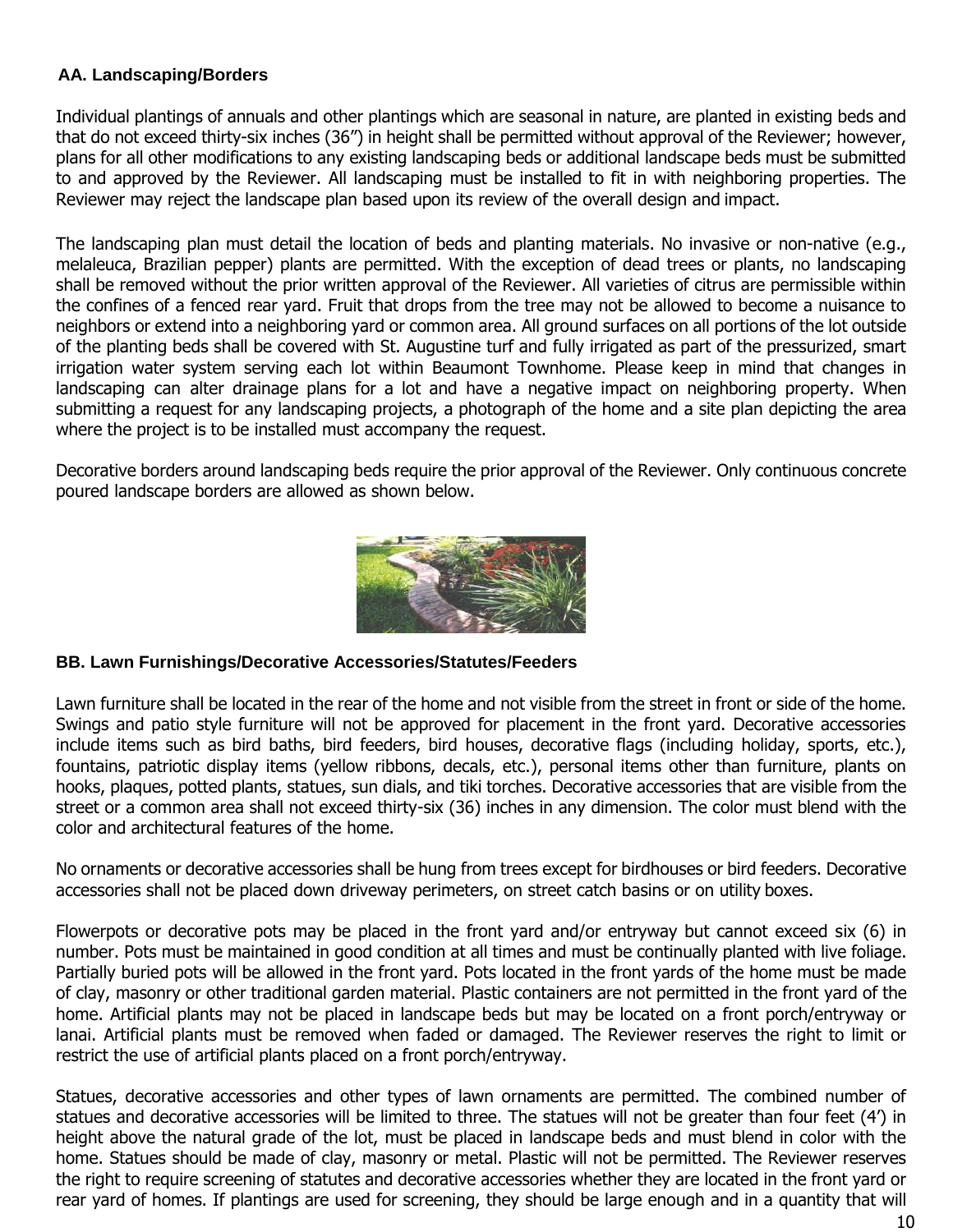screen a minimum of 50% of the statute or decorative accessory at the time of installation and will substantially screen the statute or decorative accessory within one year from the date of installation. A picture or drawing of the statue or decorative accessory must accompany the request.

Birdhouses, bird feeders and birdbaths will be permitted in the back yard only and limited to no more than three (3) in total. Birdhouses may not exceed the roof eave in height and may not be attached to the house. House and support structure must be kept in good repair. Birdbaths may not exceed four feet in height above the natural grade of the lot. A picture or drawing of the birdbath must accompany the request.

For safety reasons, each unit Owner who intends to be absent from his/her/its Unit during the hurricane season (May 1<sup>st</sup> through November 30<sup>th</sup> of each year) shall prepare his/her/its Unit prior to departure by: removing all furniture, potted plants, and other movable objects from the yard and patio; and designating a responsible person, satisfactory to the Association, to care for the Unit should it suffer hurricane damage. Unless otherwise approved by the Reviewer, temporary or permanent exterior shutters may only be closed during a Storm Event. A "Storm Event" is defined as when a hurricane or tropical storm watch has been issued for the County by the appropriate Governmental Authority.

# **CC. Lighting**

Except for seasonal winter holiday decorative lights, all exterior lights must be approved by the Reviewer. All flood, landscape and outdoor lighting (e.g. fixtures used to illuminate landscaping, signs, facades, and parking areas) shall provide a soft illumination of features and shall not be designed and installed in such a way that it: is directed toward or intrusive (aka "light trespass") to the streets, other Lots and/or Units, Common Areas, or surrounding neighborhoods; or provide harsh lighting conditions, "hot spots," or a varied light spectrum throughout Beaumont Townhome. Fixture manufacturers and bulb types will be subject to the Receiver's written approval. No colored lighting is permitted, except seasonal holiday decorative lights which are temporary.

Seasonal lighting is permitted for illumination during a holiday season. Rope lighting is only permitted for holiday use. Cords shall never be located over public sidewalks.

Decorative path lighting also requires the approval of the Reviewer and may not exceed 30 inches (30") in height from the top of the light fixture to ground level. Decorative path lighting must be located within landscape beds. A picture of the proposed decorative lighting should be included with the application. Junction boxes and other lighting hardware shall be placed below grade or screened by landscape material to minimize daytime visibility. See below for acceptable styles.



# **DD. Lightning Rods and Brushes**

Lightning rods and brushes may be installed and shall be done in a manner that is least obtrusive and uses the minimum number to accomplish the desired purpose. Lightning rods shall not be allowed to fall into disrepair.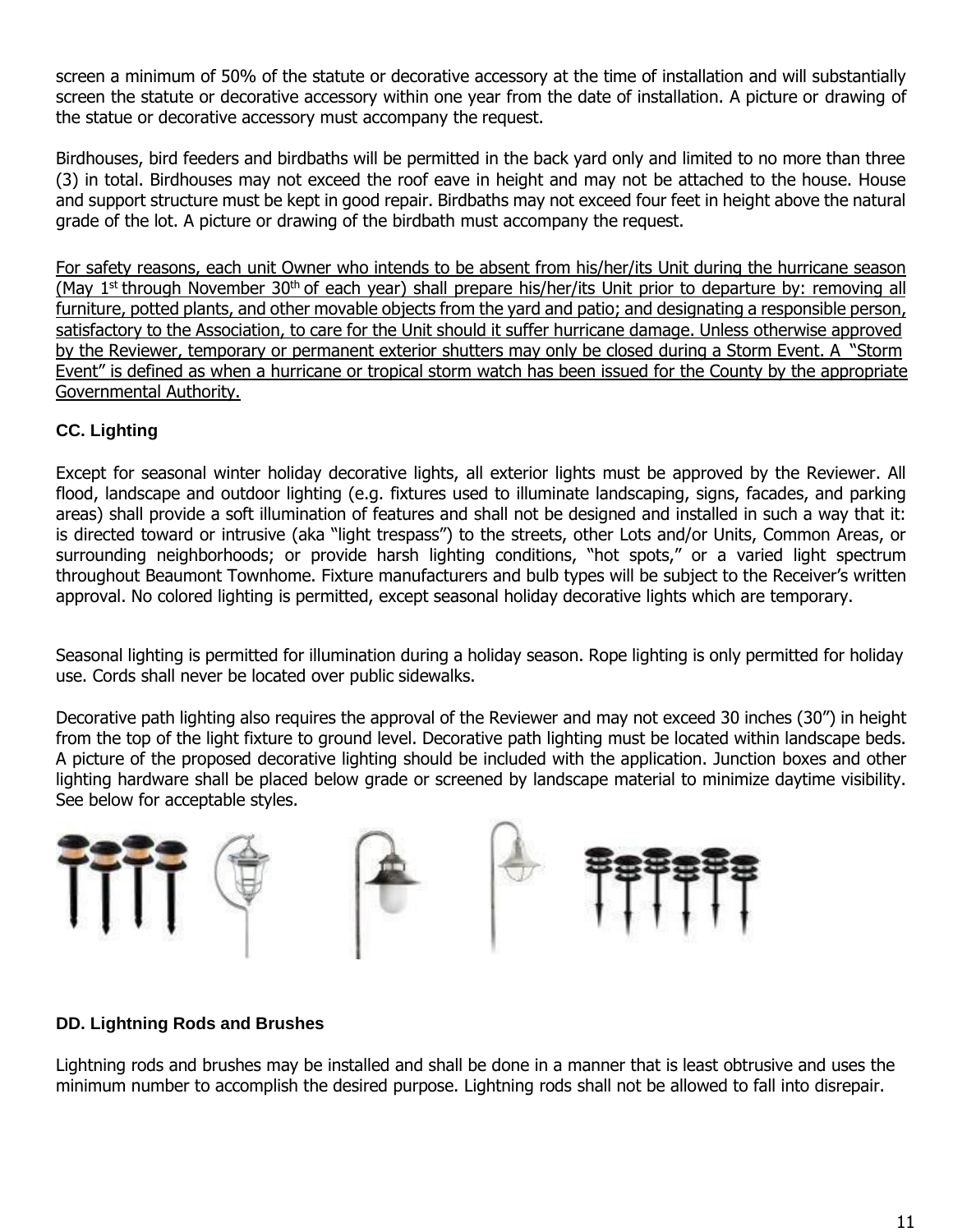# **EE. Outbuildings**

No temporary or permanent utility or storage shed, storage building, tents, trailers, shacks, or other temporary accessory buildings or structures shall be erected or permitted to remain on any Lot.

# **FF. Patios and Screen Enclosures**

Patios and Screen Enclosures must be located on the areas shown as "Patio" or "Lanai" on the house plans. If a screened patio extension is requested on the rear of the home, a set of plans must be submitted with the

Modification Request, as well as a site plan showing where the proposed extension will be placed. Additionally:

 $\triangleright$  Framing may be only bronze anodized or electro statically painted aluminum.

 $\triangleright$  Screening shall be charcoal and of standard mesh size. No privacy screening is permitted; except below chair rail.

 $\triangleright$  No decorative railing, grilles or bars will be permitted on screens and doors.

 $\triangleright$  No use of aluminum or vinyl windows to enclose a rear patio or porch or screen room is allowed. All enclosed spaces must be of similar construction to main home.

 $\triangleright$  A 16-inch aluminum kick plate that matches the framework will be permitted on rear screenenclosures.

 Knee walls shall not exceed 24 inches in height and shall be constructed of concrete block with stucco finish and painted to match the body of the house.

- $\triangleright$  Acceptable roofs for patio extensions are as follows:
- $\triangleright$  Constructed to match the existing roof with matching shingles
- $\triangleright$  Composite or "Elite" panel roof or an equivalent aluminum roofing with shingles that match home
- $\triangleright$  Screen "cage" of opaque Florida glass
- $\triangleright$  Roofline may not exceed the height of the home.
- $\triangleright$  Exterior of the enclosure must be landscaped if not located within a fenced area.

 $\triangleright$  Irrigation systems may require modification to ensure 100% coverage of the property. This should be a part of the Modification Request.

- $\triangleright$  Patio enclosures may NOT be used as a storage area.
- $\triangleright$  Screens must be maintained in good condition at all times.

#### **GG. Signs**

No sign of any kind (including but not limited to and without limitation, for lease, circulars, billboards, and/or posters) shall be displayed on any Lot, except as permitted by the Declaration and/or required to be permitted by Applicable Law.

 $\triangleright$  When needed for permit purposes, contractors may place a sign box on the property during construction of the approved modification but no advertisement sign may be installed.

 $\triangleright$  One lawn sign not to exceed four (4) square feet in size advertising a home for sale may be installed.

 $\triangleright$  One security/alarm sign not to exceed one (1) square foot in size may be installed within ten (10) feet of a front entrance.

 $\triangleright$  "No Soliciting" notifications shall be limited to placards or stickers not to exceed six by eight inches (6" x 8") in size may be placed to the side of the front door frame or in a window

near the front door or within the landscaped bed nearest to the front door of the home.

 $\triangleright$  Two signs advertising a political candidate or party may be posted in the front yard of a home five days prior to an election day and must be removed on the day following the election. Signs may not be larger thantwentyfour inches (24") in height or width.

 $\triangleright$  For Rent signs are not allowed.

# **HH. Skylights and Solar Collectors**

Skylights must be integrated as a part of the roof design and shall only be put on a side or rear facing roof. Color of framing should blend with the roof shingle color.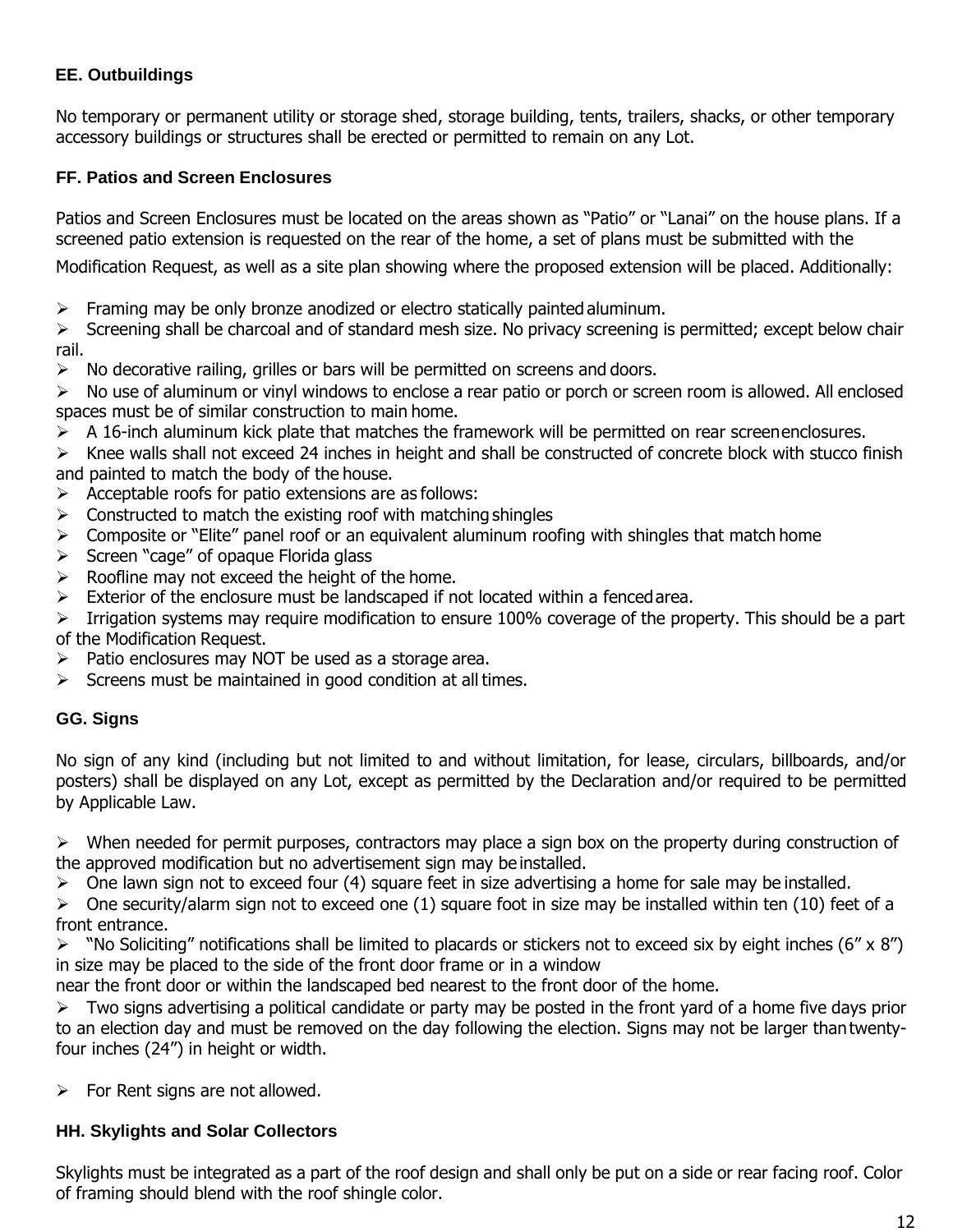Subject to Applicable Law, the following restrictions shall apply to the installation of solar collectors and other energy conservation equipment. No solar energy collector panels or attendant hardware or other energy conservation equipment shall be constructed or installed unless it is harmonious with the attached structure (if affixed to a structure) or the surrounding Improvements (if not affixed to a structure), as determined and approved in writing by the Reviewer (which approval shall not be unreasonably withheld or denied). No solar panel, vents or other roof-mounted mechanical equipment affixed to a Unit's roof shall project more than one foot (1') above the surface of the roof. All such equipment, other than the actual solar panels, shall be consistent with the color scheme of the portion of the Unit to which such equipment is installed and/or the surrounding Improvements if not attached to a Unit. (Note: Roof mounted solar collectors and equipment may void that portion of the roof warranty where the panels are installed.)

# **II. Storm/Hurricane Shutters**

Permanently installed hurricane shutters may be accordion or roll-up style and must be approved by the Reviewer. Temporary shutters include Lexan panels or similar type material, aluminum panels and fabric panels. While not advised, if using plywood panels they should be marine grade and 3/4" thick. Any permanent attachment brackets that are required to be installed on the home must be finished to match the color of that part of the home to which it is attached.

Unless otherwise approved by the Reviewer, temporary or permanent exterior shutters may only be closed during a Storm Event. A "Storm Event" is defined as when a hurricane or tropical storm watch has been issued for the County by the appropriate Government Authority. Said temporary or permanent exterior shutters must be removed no later than three (3) days after the warning is lifted. In the event of an actual storm event causing substantial damage to the home, panels may remain in place for a period not to exceed six (6) days.

#### **JJ. Water Softeners**

Water softeners shall be screened from view from the street with appropriate screening as described in Section T herein. Installation may require a permit from the local municipality. Please check with the County Building Department. Discharge from water softeners shall be routed to an open-air sanitary waste line or it may dump into a laundry tub or sewer line with a "P" trap. It shall not drain to the outside open areas.

# **KK. Windows, Awnings and Shutters**

Owners may request to install energy conservation films on windows. No reflective tinting or mirror finishes (to include aluminum foil) will be permitted. Window tinting film applied to the interior of the windows shall be gray in color with no more than 21% solar reflectance and no less than 30% light transmittance. The degree of darkness allowed for non-reflective tinting shall remain with the Reviewer on a case-by-case basis. A brochure or manufacturer's description must accompany all tinting requests. All requests must include a sample of the material to be used. This sample will remain with the application and will not bereturned.

Window treatments shall consist of drapery, blinds, decorative panels or other tasteful window covering. Any window treatments facing the front street of the home should be white, off-white or other light-toned neutral solid color (i.e. interior shutters in a wood tone). Non-patterned neutral colored material or other temporary window covering (not to include newspaper) may be used for periods not exceeding one (1) week after an owner or tenant first moves into a home or when permanent window treatments are being cleaned or repaired.

Awnings and shutters will be considered on a case-by-case basis. Awnings will be allowed only on the rear of a home and may not be roof mounted. Design, color and materials must be compatible with the home and neighboring properties. A sample of the color and material should accompany the request. Awnings with stripes, patterns, advertising or logos will not be allowed. Shutters must appear as an integral part of the building elevation and must be made of materials that complement the home and neighboring properties. Color must coordinate with that of the home.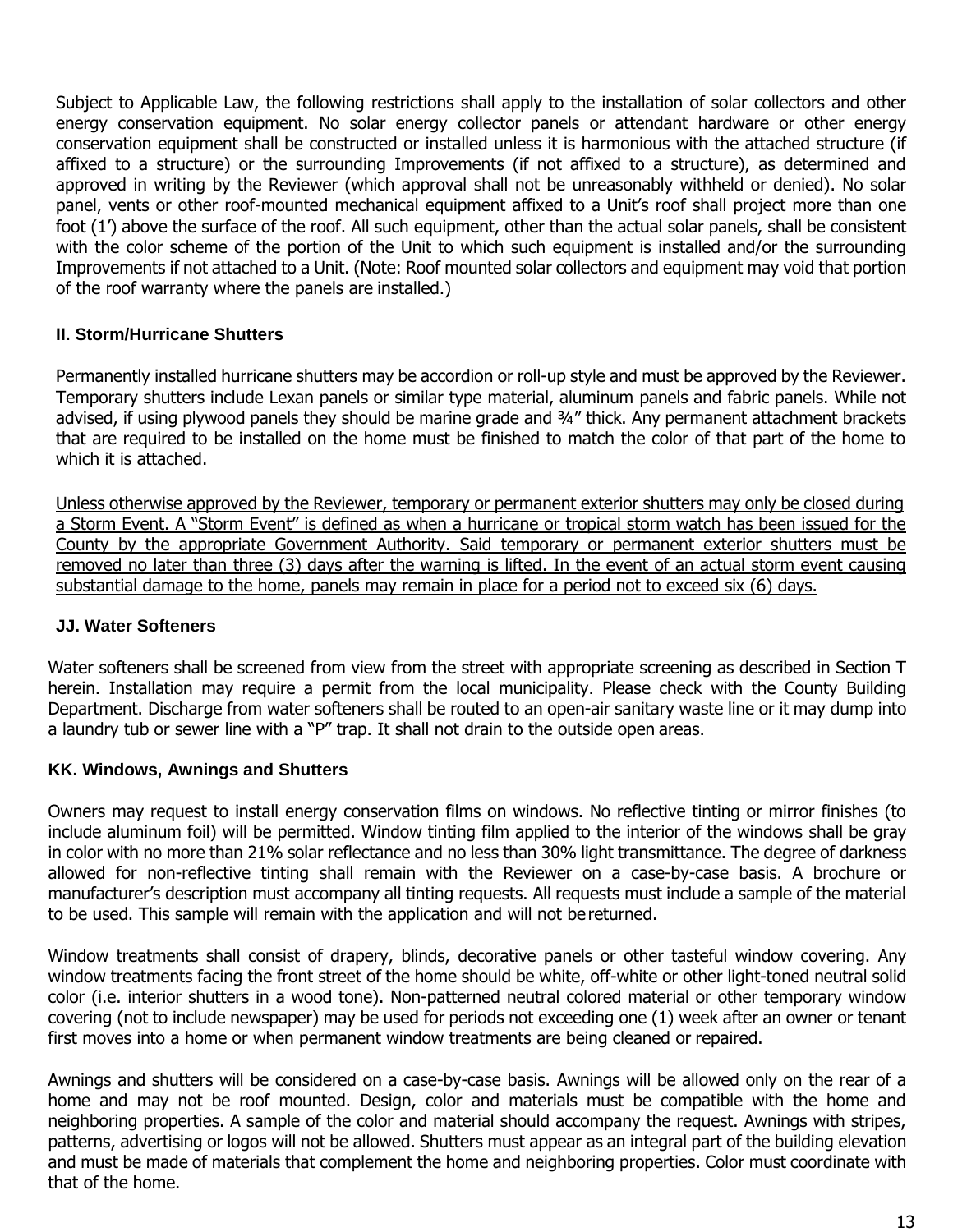#### **LL**. **Landscape:**

The purpose of the landscape review process is to ensure a harmonious neighborhood streetscape and to protect the aesthetic quality of the overall community. The landscape design standards are intended to provide for the needs and desires of the lot owner in a manner which also protects the lifestyle of adjoining neighbors. Landscape plans shall be submitted for approval by the BTOA.

**1. Landscaping of Easements and Right of Ways:** Within the boundary of a Lot, landscape material in easements shall be limited to sod, low ground cover or small shrubbery, subject to the approval of the Reviewer. Trees are not permitted in easements or within the right of way (between curb and sidewalk) which will prevent maintenance of utilities or impede drainage. **Owners of Lots shall be responsible, at the Lot Owner's expense, for the prompt removal and subsequent replacement of any landscape improvements within easements as may be required for access, installation and maintenance of utilities or other purposes**.

**2. Approved Landscape Palette:** The shade trees, accent trees, palms, listed in the **Beaumont Townhome Landscape Palette** are permitted, and native landscape materials are encouraged. Approval of landscape will be based on the selection of plant materials as well as the overall landscape design.

**3. Prohibited Landscape Materials:** The following landscape materials are not permitted for use within the community:

#### **Common Names Botanical Names**

| Thuja Orientalis                  |
|-----------------------------------|
| Casuarina Spp                     |
| Schinus Spp.                      |
| Meloa Acedarach                   |
| Sapium Sebiferum                  |
| <b>Species Eucalyotus Species</b> |
| Morus Alba                        |
| Jaranda Mimosifolia               |
| Albiza Supp.                      |
| Peltophorum Pierocarpum           |
| Melaleuca Spp.                    |
|                                   |

**4.** In order to maintain a framework of cohesiveness from which Applicants may express their landscape choices, the following landscape zones have been established:

> Streetscape Zone Front Yard Zone Side Yard Zone Rear Yard Zone

a. **Streetscape Zone:** The Streetscape Zone stretches from the curb to the front property line, and runs the full width of the Lot. On Corner Lots, this zone also extends the full length of the street side yard to the rear property line.

The entire Streetscape Zone shall be sodded as per turf specifications in this section. No other landscape material is permitted in Streetscape Zones unless approved by the Reviewer.

b. **Front Yard Zone.** The Front Yard Zone runs the full width of the width of the Lot and is the area between the front plane of the Structure and the Streetscape Zone. The minimum landscape requirements within the Front Yard Zone / between unit driveways shall include the following: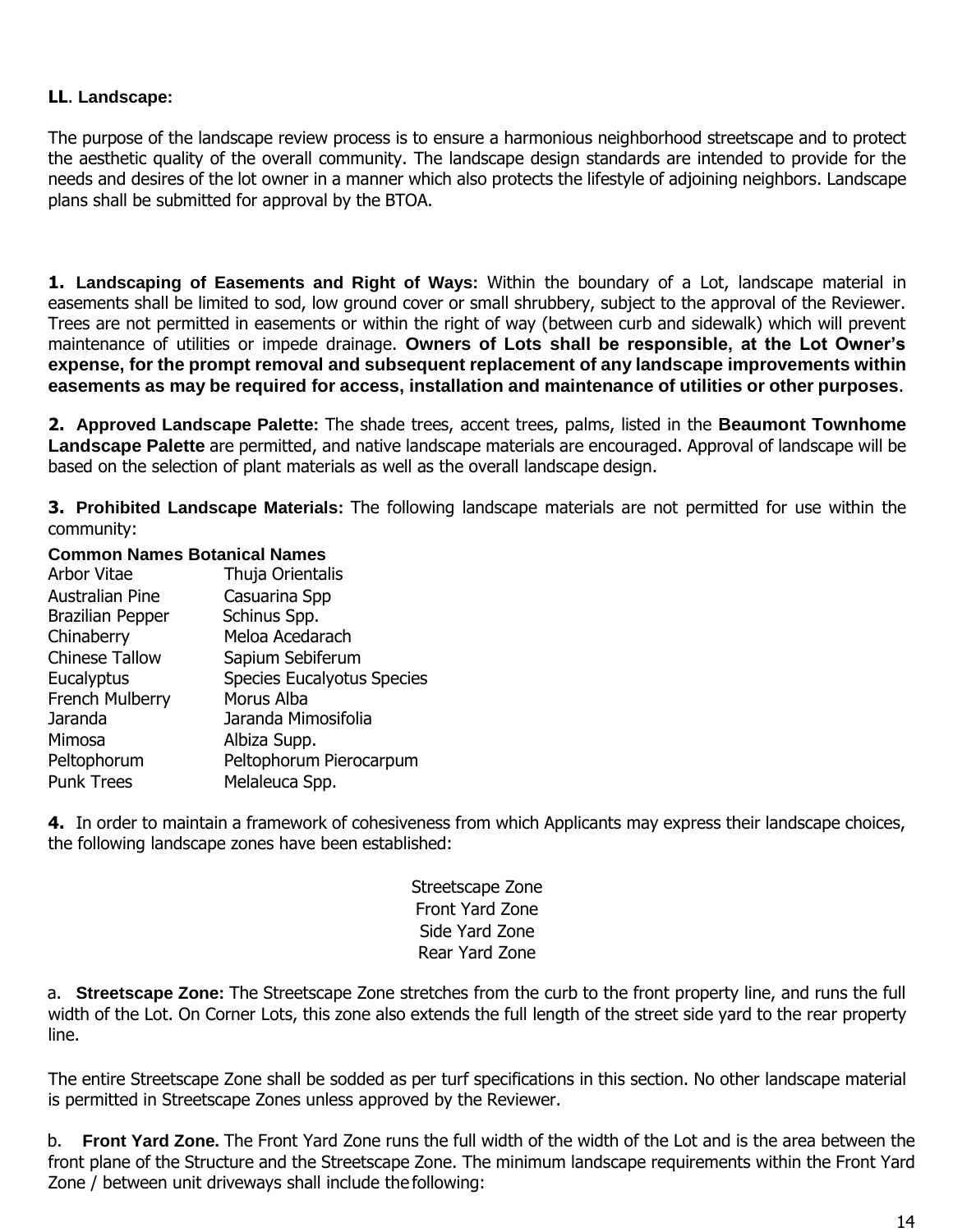- Ground cover
- One (1) eight to ten feet  $(8' 10')$  Standard Crape Myrtle

c. **Side Yard Zone:** The Side Yard Zone is from the front to the back of the Structure on both sides over to the respective property lines. The minimum landscape requirements within the Side Yard Zone shall include the following:

- $\bullet$  Six inch (6") mulch strip
- Minimum of five (5) 3 gallon Viburnum Suspensum per side
- Minimum of seven (7) 3 gallon Jack Frost Ligustrum per side
- Minimum of seven (7) 3 gallon Indian Hawthorn per side
- Two (2) Sebal / Washingtonian Palms per side
- One (1) Street Tree per side.

d. **Rear Yard Zone:** The rear Yard zone runs the full width of the Lot and is the area between the rear plane of the Structure and the rear property line.

Beds abound the A/C units to conceal the equipment shall include six (6) 3 gallon Viburnum Suspensum

# **5. General Landscape Requirements:**

**a. Design Approach:** The recommended landscape character of yard areas should emphasize either a **casual** or **natural environment or** a **formal appearance for contemporary style architecture**.

**b. Landscape Quality and Installation:** Trees and shrubs shall be nursery grown in containers and free from disease, insect infestations, defects and injuries. Installations should allow adequate area to promote a healthy growth pattern and to accommodate the mature growth requirement of each plant species. Trees shall becorrect in form for their species and have a normal growth habit with well development and densely foliated branches.

**c. Street and Yard Tree Staking:** All street trees and yard trees must be staked as shown on the tree staking exhibit in this section using a Tree Frog Environmental Products, Pro40E System as manufactured by Staking Systems Supply, Inc. or an equivalent system.

**d. Existing Trees:** Unless otherwise prohibited in conservation areas, existing trees selected to remain on a Lot must be selectively pruned to remove dead wood and undesirable branches. Clusters of smaller trees and natural areas must be groomed and mulched for a neat appearance or planted with shrubs or ground cover.

**e. Tree Fences, Wells and Aerators:** Protective tree fences, tree wells, and aerators shall be installed as required by the Reviewer to protect existing trees to be saved.

**f. Mulch:** All shrubs shall be top-dressed with 3" of Grade "A" cypress or pine bark mulch after watering in. Stone, rock, gravel, crushed brick or similar materials are not allowed as a substitute for mulch for new construction or modifications.

Ground covers shall be planted in such a manner to present a finished appearance within one (1) year of planting. Shrubs shall be planted such that the gap will be closed within the first year of growth.

Shrubs and ground cover in Front Yard Zones shall be planted in clusters or within curvilinear planting beds or in formal rows. Shrubs of the same species shall be massed together, in general, and random mixing of different species is discouraged. Different shrub species should be tiered in height with the taller shrub species closet to the Structure and the lower species in front. Plant masses should be arranged to provide visual excitement by the use of color and texture and to soften stark building elements and corners as well as to enhance architectural features. Plantings may be required by the Reviewer to screen portions of driveways, service yard areas, blank walls, patio decks and swimming pools.